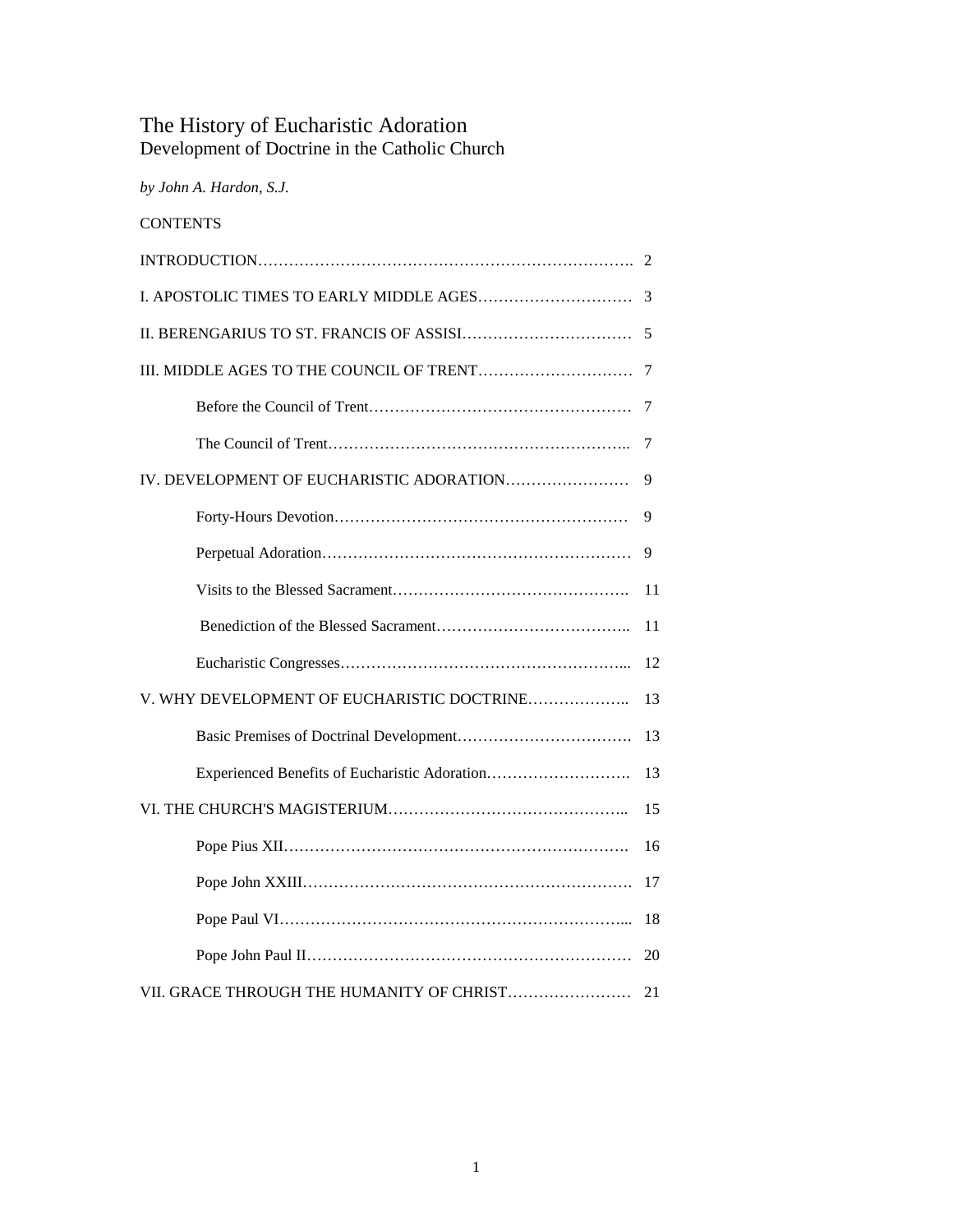#### **INTRODUCTION**

The phenomenal growth of devotion to the Real Presence of Christ in the Holy Eucharist has puzzled not a few sincere people. Nocturnal Adoration societies, Perpetual Adoration groups, national associations of the faithful promoting organized visits to the Blessed Sacrament, Holy Hours before the tabernacle, monthly, weekly and even daily exposition of the Eucharist in churches and chapels, in one country after another, have become commonplace.

What to make of all of this? Is this another form of pious eccentricity, or is it founded on authentic Catholic doctrine and grounded on the solid rock of Christian revelation?

It is authentic Catholic doctrine and it rests on the unchangeable truth of our revealed faith. But it needs to be explained, and the explanation is a classic example of what we call *development of doctrine*.

By development of doctrine, we mean that some divinely revealed truth has become more deeply understood and more clearly perceived than it had been before. Under the guidance of the Holy Spirit, whom Christ promised to send to teach us, the Church comes to see more deeply what she had always believed, and the resulting insights find expression in devotion of the faithful that may have been quite uncommon in the Church's previous history. The whole spectrum of Christology and Mariology has witnessed such dogmatic progress. Adoration of the Eucharist, therefore, is simply another, though dramatic, example of doctrinal development.

Always implied in such progress is that, objectively, the revealed truth remains constant and unchanged. But through the light of the Holy Spirit, the subjective understanding of the truth becomes more clear, its meaning becomes more certain and its grasp by the believing mind becomes increasingly more firm.

Our purpose in this short study is to show how the Real Presence of Christ in the Eucharist has undergone a marvelous development over the centuries. We are now witnessing what can only be described as the work of the Holy Spirit, Whom Christ promised, "the Father will send in My name. He will teach you all things, and bring to your mind whatever I have said to you" (John 14:25).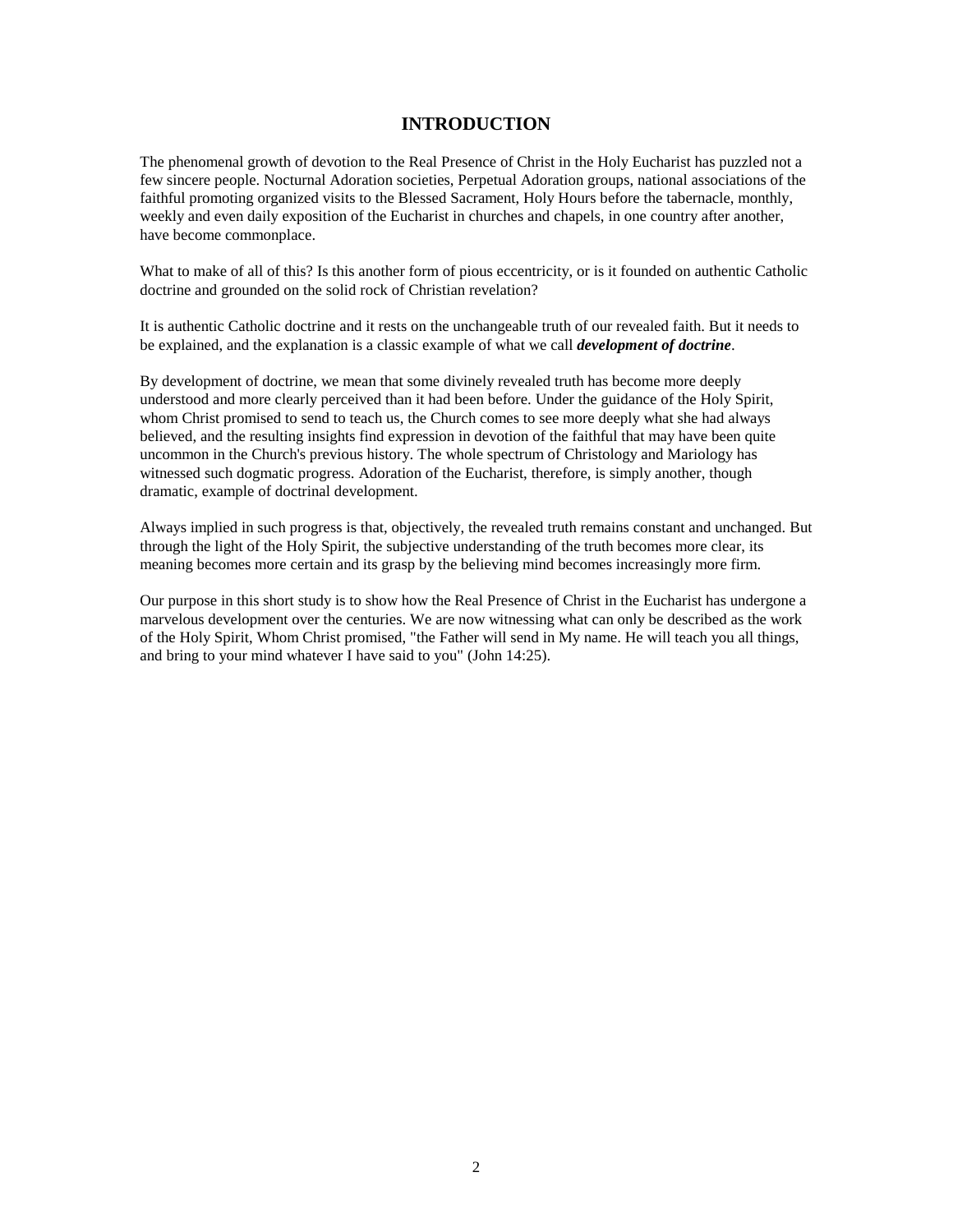# **Chapter I**

#### **APOSTOLIC TIMES TO THE EARLY MIDDLE AGES**

Belief in the real, physical presence of Christ in the Eucharist grew out of the teaching of the evangelists and St. Paul. They made it plain to the apostolic Church that the Eucharistic elements were literally Jesus Christ continuing His saving mission among men.

John and Paul were especially plain. The skepticism of Christ's followers, when He preached the reality of His Body and Blood as food and drink, made John record the fact that "many of His disciples withdrew and no longer went about with Him." Seeing this, Jesus asked the Twelve, "Do you also want to leave me?" Simon Peter did not understand any more than those who left Christ, but his loyalty was more firm. "Lord," he answered, "to whom shall we go?" (John 6:66-68).

Paul's letter to the Corinthians rebuked them for making the Agape, which should have been a beautiful sign of unity, into an occasion of discord. He reminded them that the Eucharist is no ordinary food. It is actually the Body and Blood of Christ according to "the tradition which I handed on to you that came to me from the Lord Himself" (I Corinthians II: 23-26).

At the turn of the first century, Ignatius of Antioch, on his way to martyrdom in Rome, had to warn the Christians not to be taken in by the Gnostics--a good modern term would be "visionaries," who denied the Real Presence. Ignatius said these people abstained from the Eucharist because they did not accept what true Christians believe, that in the Eucharist is the same Jesus Christ Who lived and died and rose from the dead for our salvation.

Under the impact of this faith, the early hermits reserved the Eucharist in their cells. From at least the middle of the third century, it was very general for the solitaries in the East, especially in Palestine and Egypt, to preserve the consecrated elements in the caves or hermitages where they lived.

The immediate purpose of this reservation was to enable the hermits to give themselves Holy Communion. But these hermits were too conscious of what the Real Presence was not to treat it with great reverence and not to think of it as serving a sacred purpose by just being nearby.

Not only did they have the Sacrament with them in their cells, but they carried it on their persons when they moved from one place to another. This practice was sanctioned by the custom of the *fermentum*, that certainly goes back to as early as 120 A.D. The rite of *fermentum* was a particle of the Eucharistic bread (sometimes dipped in the chalice) transported from the bishop of one diocese to the bishop of another diocese. The latter would then consume the species at his next solemn Mass as a token of unity between the churches. It was called a *fermentum* not necessarily because leavened bread was used but because the Eucharist symbolized the leaven of unity which permeates and transforms Christians, so that they become one with Christ.

Already in the second century, popes sent the Eucharist to other bishops as a pledge of unity of faith; and, on occasion, bishops would do the same for their priests.

As monasticism changed from solitary to community life, the monks received something of the same privilege of carrying the Eucharist with them. They would have it on their persons when working in the fields or going on a voyage. The species was either placed in a small receptacle (*chrismal*) worn bandoleerfashion, or in a little bag (*perula*) hung around the neck under their clothes. Irish and British manuscripts make frequent mention of the practice. It was not only to have the hosts ready for Communion but also to insure safety against robbers and protection against the hazards of travel.

The life of St. Comgall (died 601) tells how on one occasion he was attacked by heathen Pietists while working in a field. On seeing the *chrismal* around his neck, the attackers did not dare touch him for fear of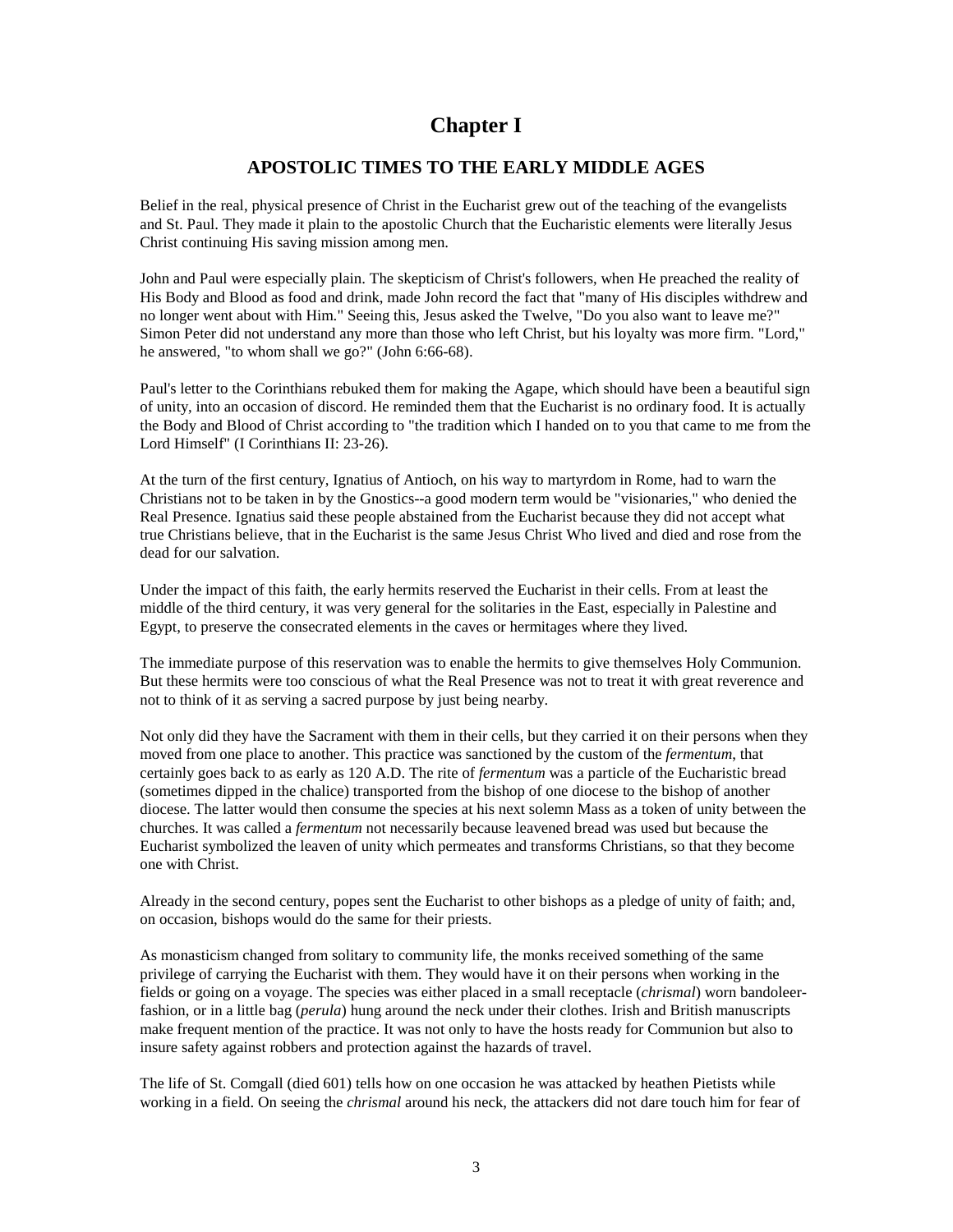some retaliation since they surmised (as the narrator says) that Comgall was carrying his God. The saint was so moved by the experience that he exclaimed, "Lord, you are my strength, my refuge, and my Redeemer."

As early as the Council of Nicea (325) we know that the Eucharist began to be reserved in the churches of monasteries and convents. Again, the immediate reason for this reservation was for the sick and the dying, and also for the ceremony of the *fermentum*. But naturally its sacred character was recognized and the place of reservation was set off from profane usage.

From the beginning of community life, therefore, the Blessed Sacrament became an integral part of the church structure of a monastery. A bewildering variety of names was used to identify the place of reservation. *Pastoforium, diakonikon, secretarium, prothesis* are the most common. As far as we can tell, the Eucharist was originally kept in a special room, just off the sanctuary but separated from the church where Mass was offered.

Certainly by the 800's, the Blessed Sacrament was kept within the monastic church itself, close to the altar. In fact, we have a poem from the year 802, telling of a pyx containing the Sacred Species reserved on the high altar of the abbey church at Lindisfarne in England.

The practice of reserving the Eucharist in religious houses was so universal that there is no evidence to the contrary even before the year 1000. In fact, numerous regulations are extant which provided for protection of the sacred elements, as the wording went, "from profanation by mice and impious men." The species were to be kept under lock and key and sometimes in a receptacle raised high enough to be out of easy reach of profaning hands.

It is interesting to note that one of the first unmistakable references to reserving the Blessed Sacrament is found in a life of St. Basil (who died in 379). Basil is said to have divided the Eucharistic Bread into three parts when he celebrated Mass in the monastery. One part he consumed, the second part he gave to the monks, and the third he placed in a golden dove suspended over the altar.

This would suggest that, though we have less access to Oriental sources, the Eastern monasteries were centuries ahead of the West in reserving the Eucharistic elements in the monastic church proper and not only in a separate place.

Among the treasures of Monte Cassino that seem to have been destroyed during the Second World War were two small ancient tabernacles, one of gold and the other of silver. They were gifts of Pope Victor III (died 1087), who had been abbot at Cassino before his election to the papacy.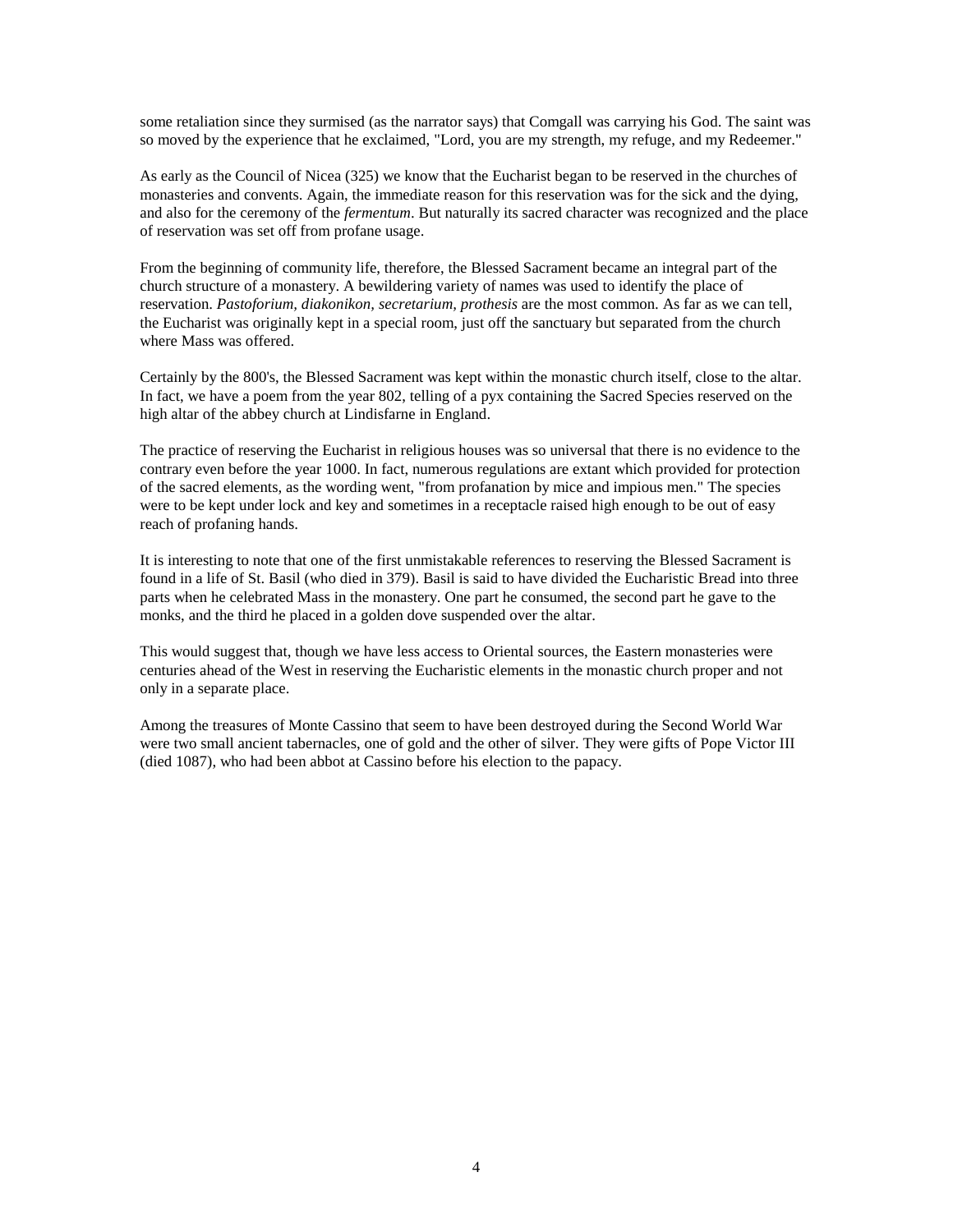# **Chapter II**

## **BERENGARIUS TO ST. FRANCIS OF ASSISI**

Toward the end of the eleventh century we enter on a new era in the history of Eucharistic adoration. Until then the Real Presence was taken for granted in Catholic belief and its reservation was the common practice in Catholic churches, including the chapels and oratories of religious communities. Suddenly a revolution hit the Church when Berengarius (999-1088), archdeacon of Angers in France, publicly denied that Christ was really and physically present under the species of bread and wine. Others took up the idea and began writing about the Eucharistic Christ as not exactly the Christ of the Gospels or, by implication, as not actually there.

The matter became so serious that Pope Gregory VII ordered Berengarius to sign a retraction. This credo has made theological history. It was the Church's first definitive statement of what had always been believed and never seriously challenged. The witness came from the abbot-become-pope, whose faith in the Blessed Sacrament had been nourished for years in a Benedictine monastery.

Gregory's teaching on the Real Presence was quoted verbatim in Pope Paul VI's historic document *Mysterium Fidei* (1965) to meet a new challenge to the Eucharist in our day--very similar to what happened in the eleventh century.

*I believe in my heart and openly profess that the bread and wine placed upon the altar are, by the mystery of the sacred prayer and the words of the Redeemer, substantially changed into the true and life-giving flesh and blood of Jesus Christ our Lord, and that after the consecration, there is present the true body of Christ which was born of the Virgin and offered up for the salvation of the world, hung on the cross and now sits at the right hand of the Father, and that there is present the true blood of Christ which flowed from his side. They are present not only by means of a sign and of the efficacy of the Sacrament, but also in the very reality and truth of their nature and substance.* 

With this profession of faith, the churches of Europe began what can only be described as a Eucharistic Renascence. Processions of the Blessed Sacrament were instituted; prescribed acts of adoration were legislated; visits to Christ in the pyx were encouraged; the cells of anchoresses had windows made into the church to allow the religious to view and adore before the tabernacle. An early ordinal of the Carmelites included the words "for the devotion of those in the choir" when referring to the reservation of the species.

From the eleventh century on, devotion to the Blessed Sacrament reserved in the tabernacle became more and more prevalent in the Catholic world. At every stage in this development, members of religious orders of men and women took the lead.

The Benedictine Lanfranc, as Archbishop of Canterbury, introduced from France into England numerous customs affecting the worship of the Real Presence.

St. Francis of Assisi, who was never ordained a priest, had a great personal devotion to Christ in the Blessed Sacrament. His first admonition on the Holy Eucharist could not have been more precise.

*Sacred Scripture tells us that the Father dwells in "light inaccessible" (I Timothy 6:16) and that "God is spirit" (John 4:24) and St. John adds, "No one at any time has seen God" (John 1:18). Because God is a spirit He can be seen only in spirit; "It is the spirit that gives life; the flesh profits nothing" (John 6:63). But God the Son is equal to the Father and so He too can be seen only in the same way as the Father and the Holy Spirit. That is why all those were condemned who saw our Lord Jesus Christ in His humanity but did not see or believe in spirit in His divinity, that He was the true Son of God. In the same way now, all those are damned who see the Sacrament of the Body of Christ which is consecrated on the altar in the form of bread and wine by the words of our Lord in the hands of the priest, and do not see or believe in spirit and in God that this is really the most holy Body and Blood of our Lord Jesus Christ.*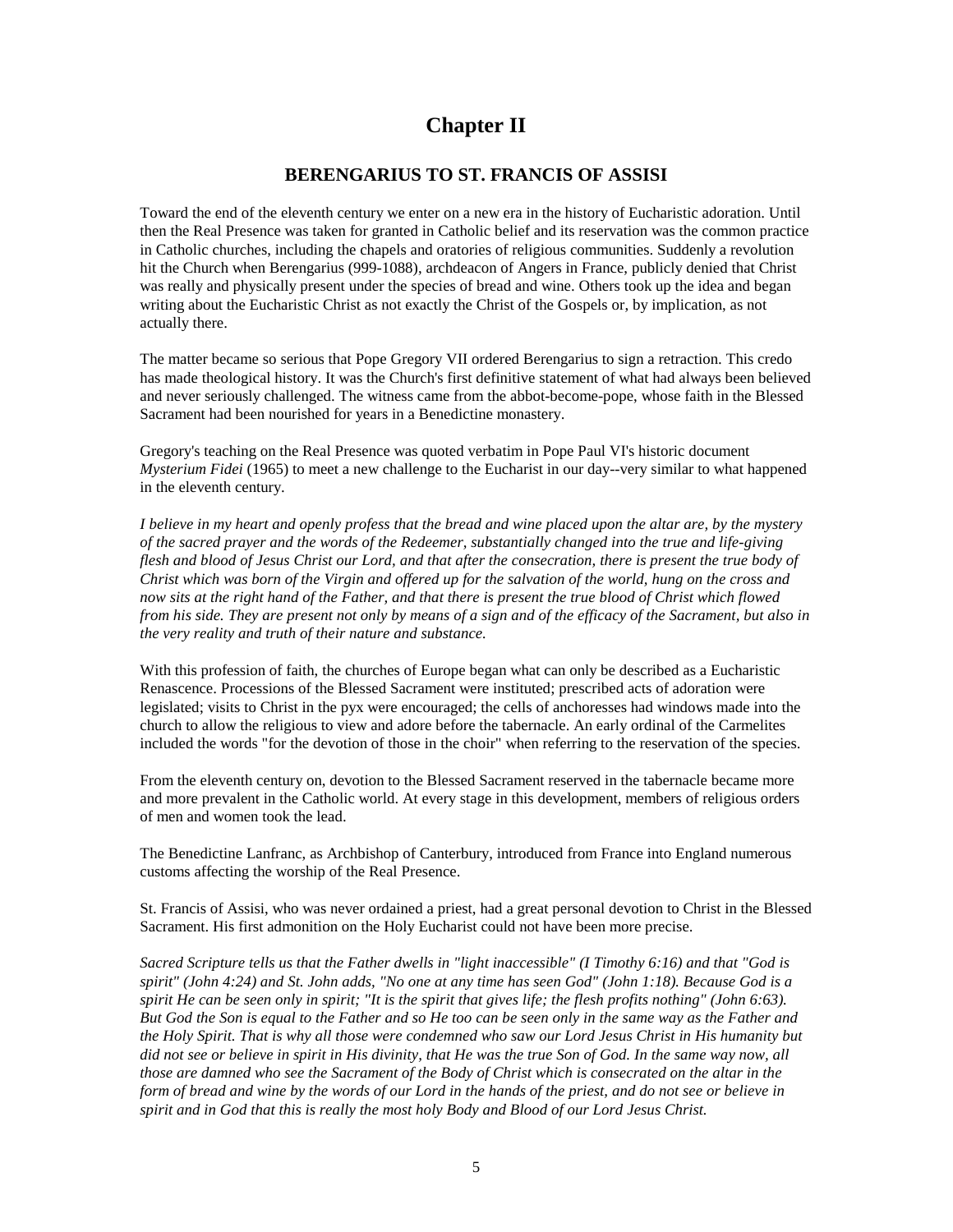It was this clear faith in Christ's presence in the Eucharist that sustained Francis during his severest trials. It was this same faith which inspired a whole new tradition among religious communities of women. Convents had the Sacrament reserved for adoration--apart from Mass and Holy Communion.

**Feast of Corpus Christi.** There was nothing startling, therefore, when Pope Urban IV, in the thirteenth century, instituted the feast of Corpus Christi. When establishing the feast, the Pope stressed the love of Christ who wished to remain physically with us until the end of time.

In the Eucharist, said the Pope, "Christ is with us in His own substance." For "when telling the Apostles that He was ascending into heaven, He said, 'Behold I am with you all days, even to the consummation of the world,' thus comforting them with the gracious promise that He would remain and be with them even by His bodily presence" (August 11, 1264).

Urban IV commissioned Thomas Aquinas to compose the Liturgy of the Hours for the feast of Corpus Christi, to be celebrated annually on the Thursday following Trinity Sunday.

Three hymns which Aquinas composed for the feast are among the most beautiful in the Catholic liturgy. They express the unchangeable faith of the Church in the abiding Presence of her Founder on earth. They also explain why the faithful adore Christ in the Blessed Sacrament. All three hymns are part of the Divine Office. They are best known by each of their last two verses, which have become part of the treasury of Catholic hymnology.

- *O Salutaris Hostia* is an act of adoration of Christ the Saving Victim who opened wide the gate of heaven to man below.
- *Tantum Ergo Sacramentum* is an act of adoration of the Word-made-flesh, where faith supplies for what the senses cannot perceive.
- *Panis Angelicus* is an act of adoration of that Wondrous Thing where the lowly and poor are fed, banqueting on their Incarnate Lord and King.

Aquinas, like the Church, never separated the Eucharist as Sacrifice, Communion and Presence. But, with the Church, he also realized that without the Real Presence there would be no real sacrifice nor real communion. Aquinas assumed that God became man so He might offer Himself on Calvary and continue to offer Himself in the Mass. He became man that He might give Himself to the disciples at the Last Supper and continue to give Himself to us in Holy Communion. He became man to live in flesh and blood in Palestine and continue to live now on earth as the same Jesus Who died and rose from the dead and is seated at the right hand of His heavenly Father.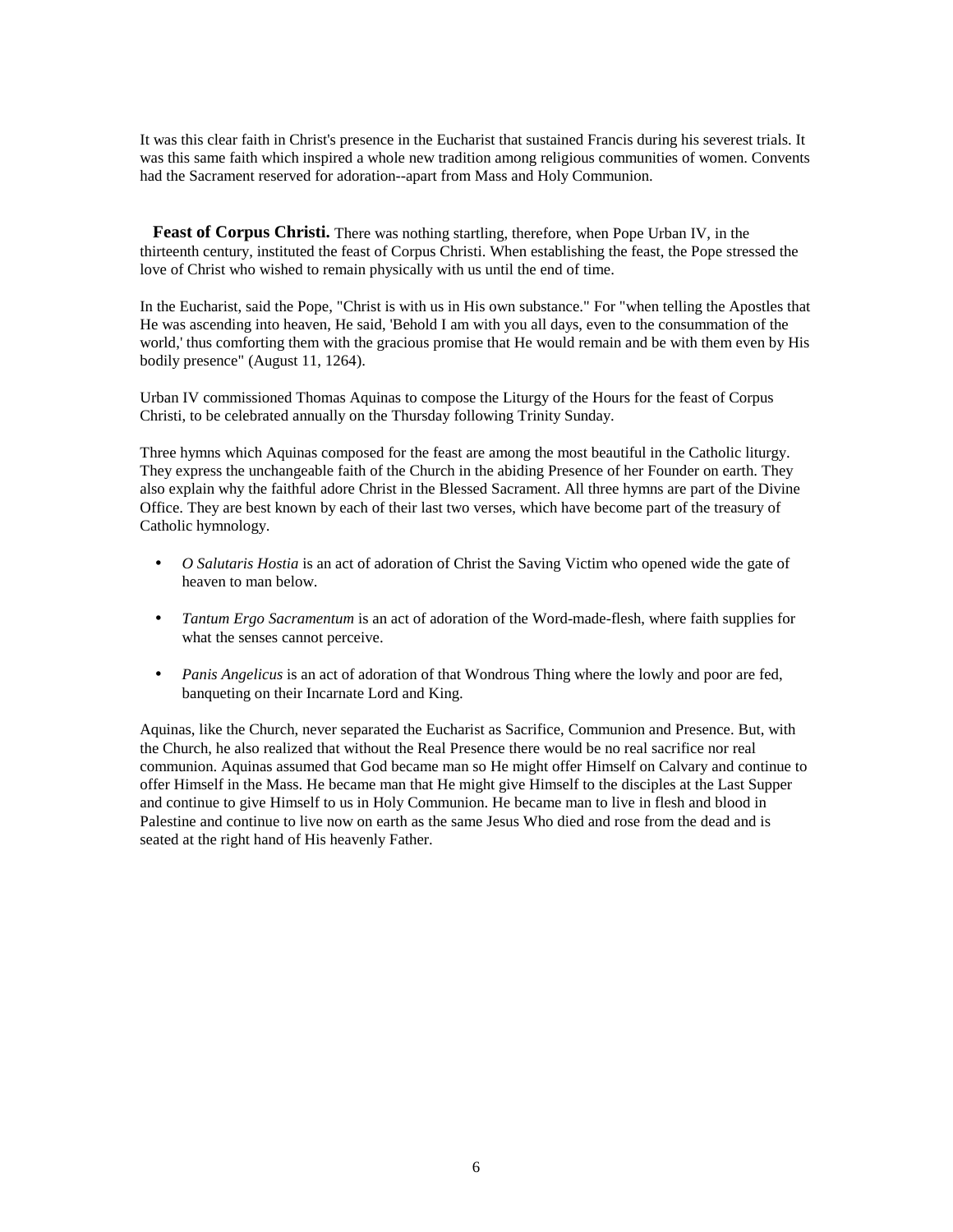# **Chapter III**

### **MIDDLE AGES TO THE COUNCIL OF TRENT**

Since Pope Urban IV instituted the feast of Corpus Christi, the bishops of Rome had been vigilant to protect the Church's faith in her Founder's unceasing presence on earth in the Holy Eucharist. But every time a new difficulty arose, it became a stimulus to making this faith more clear and meaningful, in a word there was increased development of Eucharistic doctrine.

**Before the Council of Trent.** A variety of situations occasioned papal declarations of the Eucharist.

In the fourteenth century, the Armenians asked Clement VI for financial assistance to pay the heavy subsidies laid on them by the reigning sultan. Correspondence with the Armenian bishops made him wonder if they professed the full Catholic faith. Among other propositions he required them to accept was the statement that, "After the words of consecration there is present numerically the same (*idem numero*) Body of Christ as was born of the Virgin and was immolated on the Cross" (September 29, 1351).

Twenty years later, a theoretical question was raised that had serious practical implications. Some writers speculated whether Christ still remained in the Eucharist when the sacred species were desecrated. Pope Gregory XI demanded *rejection* of the following statements:

*If a consecrated Host falls or is thrown into a sewer, the mud, or some other profane place, even though the species remain, the Body of Christ ceases to be present and the substance of bread returns.* 

*If a consecrated Host is eaten or consumed by a rodent or some other animal, even while the species remain, the Body of Christ ceases to be present under the species and the substance of bread returns (August 8, 1371).* 

More serious was the problem created by the so-called Calixtines in the fifteenth century. They claimed that the whole Christ is not received unless the faithful receive Holy Communion under both forms, including the chalice. This time, the General Council of Constance decided to "declare, decree and define" as an article of faith that "the entire Body and Blood of Christ are truly contained both under the species of bread and under the species of wine." This definition was confirmed by Pope Martin V (September 1, 1425). The implications for the exposition and adoration of the Eucharist are obvious.

**The Council of Trent.** By the sixteenth century, the whole spectrum of Catholic belief in the Holy Eucharist was challenged by the Reformers. As a consequence, the Council of Trent treated this subject exhaustively. Every aspect of the Sacrifice of the Mass, Holy Communion and the Real Presence was clarified and defined.

For our purpose, the Council's teaching on the Real Presence was historic. It was the dawn of the most significant development of Eucharistic doctrine since apostolic times. Even a few sentences from Trent are revealing.

*The other sacraments do not have the power of sanctifying until someone makes use of them, but in the Eucharist the very Author of sanctity is present before the Sacrament is used. For before the apostles received the Eucharist from the hands of our Lord, He told them that it was His Body that He was giving them.* 

*The Church of God has always believed that immediately after the consecration the true Body and Blood of our Lord, together with His soul and divinity, exist under the species of bread and wine. His Body exists under the species of bread and His Blood under the species of wine according to the import of the words.*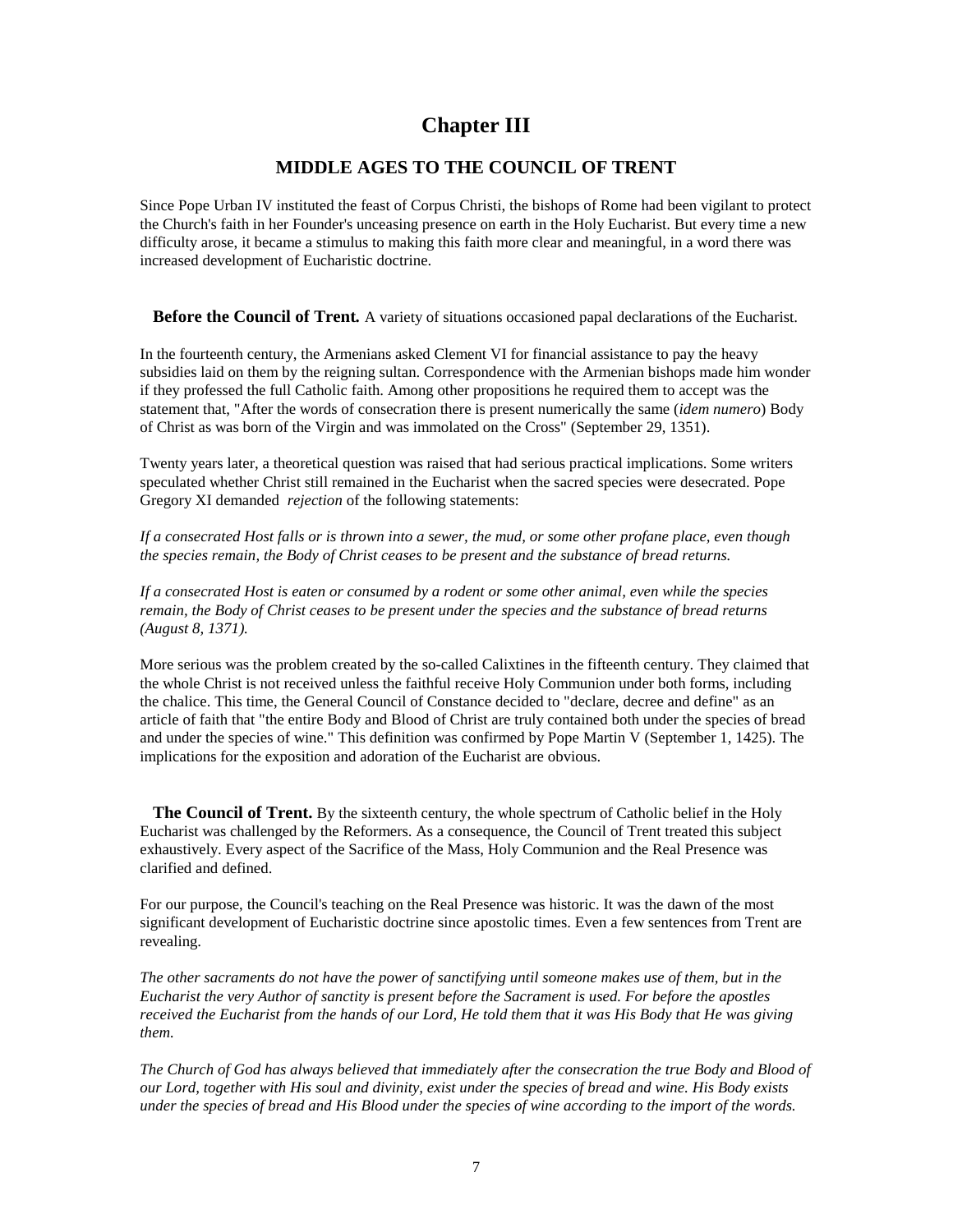*But His Body exists under the species of wine, His Blood under the species of bread, and His soul under both species in virtue of the natural connection and concomitance which unite the parts of Christ our Lord, who has risen from the dead and dies now no more.* 

Moreover, Christ's divinity is present because of its admirable hypostatic union with His body and soul. It is, therefore, perfectly true that just as much is present under either species as is present under both. For Christ, whole and entire, exists under the species of bread and under any part of that species, and similarly the whole Christ exists under the species of wine and under its parts.

Given this fact of faith, Trent could logically go on to declare that, "The only-begotten Son of God is to be adored in the Holy Sacrament of the Eucharist with the worship of *latria*, including external worship. The Sacrament, therefore, is to be honored with extraordinary festive celebrations (and) solemnly carried from place to place in processions according to the praiseworthy universal rite and custom of the holy Church. The Sacrament is to be publicly exposed for the people's adoration." Approved by Pope Julius III (October 11, 1551), these conciliar statements became the foundation for dogmatic and devotional progress ever since.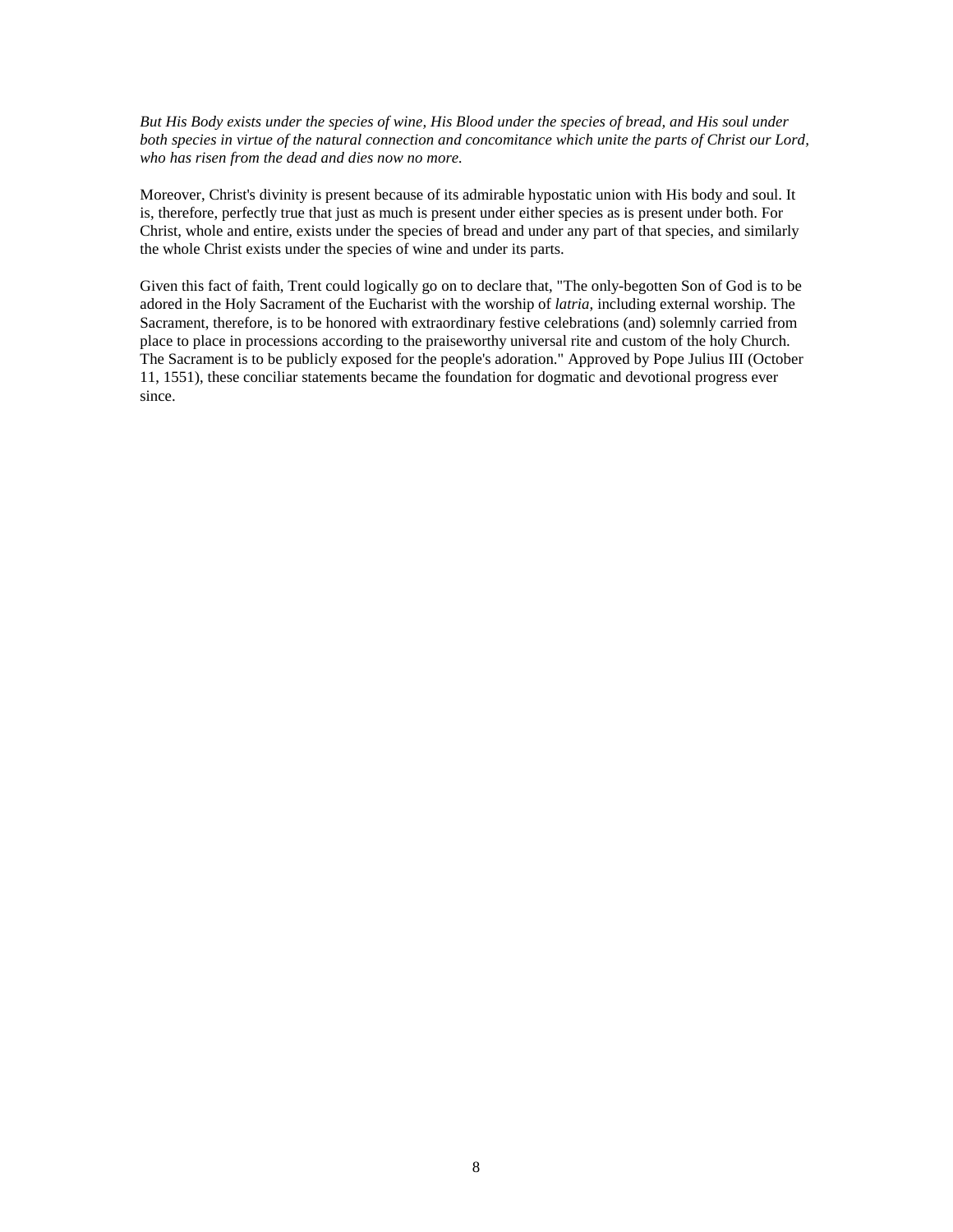# **Chapter IV**

## **DEVELOPMENT OF EUCHARISTIC ADORATION**

As we have seen, there had been reservation and adoration of the Blessed Sacrament since the early days of the Church. But with the Council of Trent began a new era in the devotion of the faithful to Christ's Real Presence in the Eucharist.

**The Forty-Hours Devotion.** Before the end of the sixteenth century, Pope Clement VIII in 1592 issued a historic document on what was called in Italian *Quarant' Ore* (Forty Hours).

The devotion consisted of forty hours of continual prayer before the Blessed Sacrament exposed. Introduced earlier on a local scale in Milan, the Bishop of Rome not only authorized the devotion for Rome, but explained how it should be practiced.

*We have determined to establish publicly in this Mother City of Rome an uninterrupted course of prayer in such wise that in the different churches [he specifies them] on appointed days, there be observed the pious and salutary devotion of the Forty Hours; with such an arrangement of churches and times that, at every hour of the day and night, the incense of prayer shall ascend without intermission before the face of the Lord.* 

About a century later (1731) his successor, Clement XIII, published a detailed set of instructions for the proper carrying out of the Forty-Hours' devotion, for example:

- The Blessed Sacrament is always exposed on the high altar, except in patriarchal basilicas.
- Statues, relics and pictures around the altar of exposition are to be removed or veiled.
- Only clerics in surplices may take care of the altar of exposition.
- There must be continuous relays of worshippers before the Blessed Sacrament and should include a priest or cleric in major orders.
- No Masses are to be said at the altar of exposition.

Gradually the Forty Hours devotion spread throughout the Catholic world. Proposed by the Code of Canon Law in 1917, the new Code states that in churches or oratories where the Eucharist is reserved, "it is recommended (*commendatur*) . . . that there be held each year a solemn exposition of the Blessed Sacrament for an appropriate, even if not for a continuous, time so that the local community may more attentively meditate on and adore the Eucharistic Mystery" (Canon 942).

**Perpetual Adoration.** The term "perpetual adoration" is broadly used to designate the practically uninterrupted adoration of the Blessed Sacrament. The term may mean several things:

- The adoration is literally perpetual, so that someone is always in prayer before the Holy Eucharist.
- The adoration is morally perpetual, with only such short interruptions as imperative reasons or uncontrollable circumstances require.
- The adoration is uninterrupted for a longer or shorter period, a day or several days, as in the Forty-Hours devotion.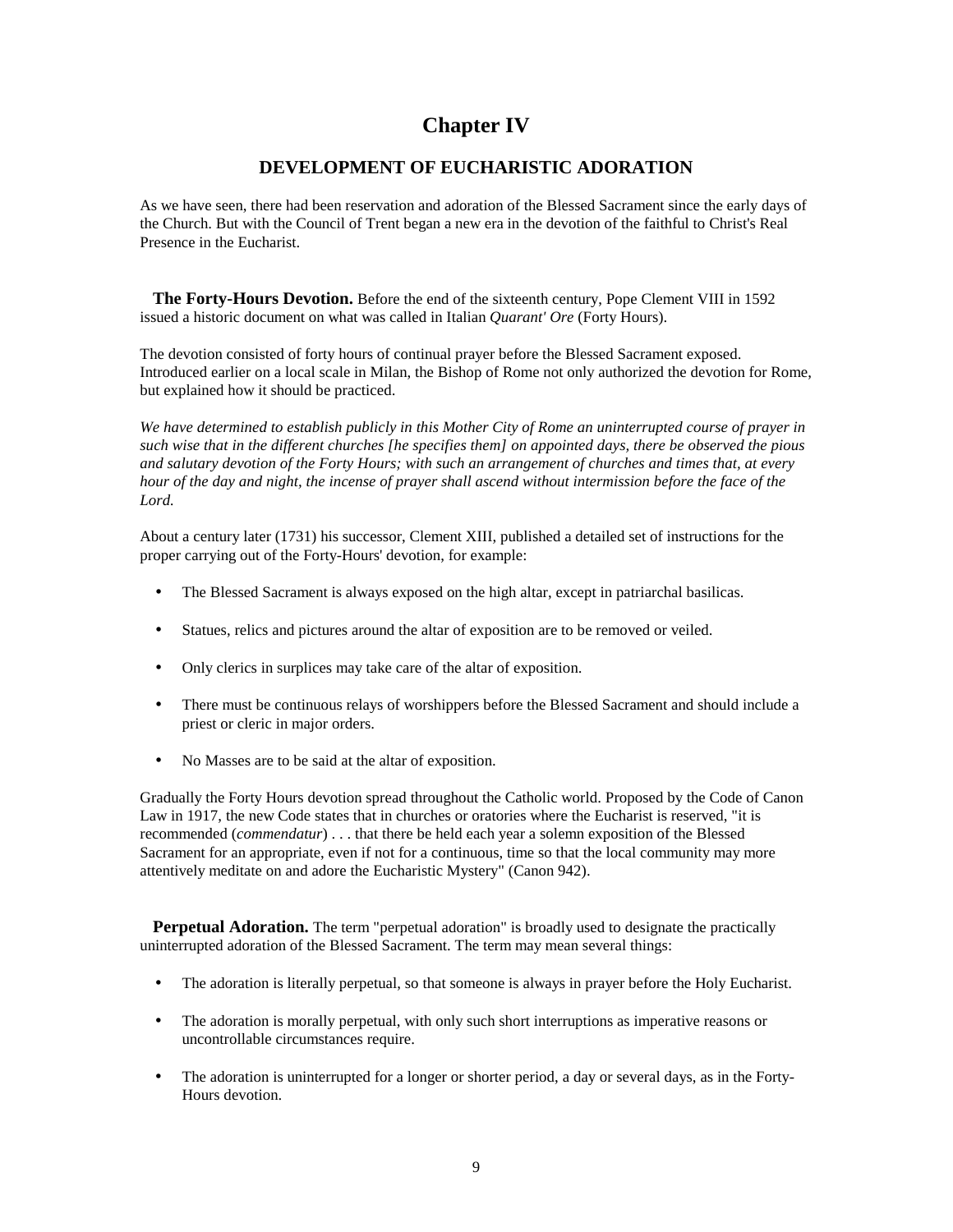- The adoration is uninterrupted in one special church or chapel.
- The adoration is uninterrupted in different churches or chapels in a locality like a diocese or a country, or throughout the world.

Some writers trace the first beginnings of perpetual adoration to the late fourth century, when converts to the faith in some dioceses were to adore the Blessed Sacrament exposed for eight days after their baptism. It is certain, however, that even before the institution of the feast of Corpus Christi, not only religious in convents and monasteries but the laity practiced Eucharistic adoration.

After his victory over the Albigenses, King Louis VII of France asked the Bishop of Avignon to have the Blessed Sacrament exposed in the Chapel of the Holy Cross (September 14, 1226). The throng of adorers was so great that the bishop decided to have the adoration continue day and night. This was later ratified by the Holy See and continued uninterrupted until 1792 during the French Revolution. It was resumed in 1829.

It was not until after the Council of Trent, however, that perpetual adoration began to develop on a worldwide scale. We may distinguish especially the following forms.

**Cloistered Religious Institutes** were founded for the express purpose of adoring the Holy Eucharist day and night. Some, like the Benedictines of the Perpetual Adoration of the Blessed Sacrament in Austria (1654), took a solemn vow of perpetual adoration.

**Apostolic Religious Institutes** were started to both practice adoration themselves and promote perpetual worship of the Eucharist among the faithful. Thus began the Congregation of the Sacred Hearts of Jesus and Mary, and of the Perpetual Adoration of the Blessed Sacrament of the Altar. Formally approved in 1817, its aim is to honor and imitate the four states of Christ's life to be honored and imitated by the exercise of adoration of the Eucharist.

 **Men's Nocturnal Adoration** societies began on an international scale in Rome in 1810 with the founding of the Pious Union of the Adorers of the Most Blessed Sacrament. They spread throughout Europe and into North and South America. Their focus was (and is) on perpetual adoration in the strict sense.

**Perpetual Eucharistic Associations** of the faithful go back to the seventeenth century. One of the earliest was started by Baron de Renty in 1641 at St. Paul's parish in Paris. It was a perpetual adoration society for ladies. At Boulonge in France (1753), the parishes were divided into twelve groups representing the twelve months of the year. Each group contained as many parishes as there were days in the month it represented. Each church in every group was assigned one day for Eucharistic adoration.

Among the apostles of perpetual adoration for the laity, none has had a more lasting influence in the modern world than St. Peter Julian Eymard. In 1856 he founded the Blessed Sacrament Fathers in Paris and two years later, with Marguerite Guillot, he established the Servants of the Blessed Sacrament, a cloistered contemplative congregation of women. Peter Eymard's published conferences on the Real Presence have inspired numerous lay associations. They have taken his words literally when he said, "In the presence of Jesus Christ in the Most Blessed Sacrament, all greatness disappears, all holiness humbles itself and comes to nothing. Jesus Christ is there!"

**Visits to the Blessed Sacrament.** Not unlike perpetual adoration, so the history of visits to the Blessed Sacrament is best known from the monastic spirituality of the early Middle Ages. In the thirteenth century *Ancren Riwle*, or Rule for Anchoresses, the nuns were to begin their day by a visit to the Blessed Sacrament.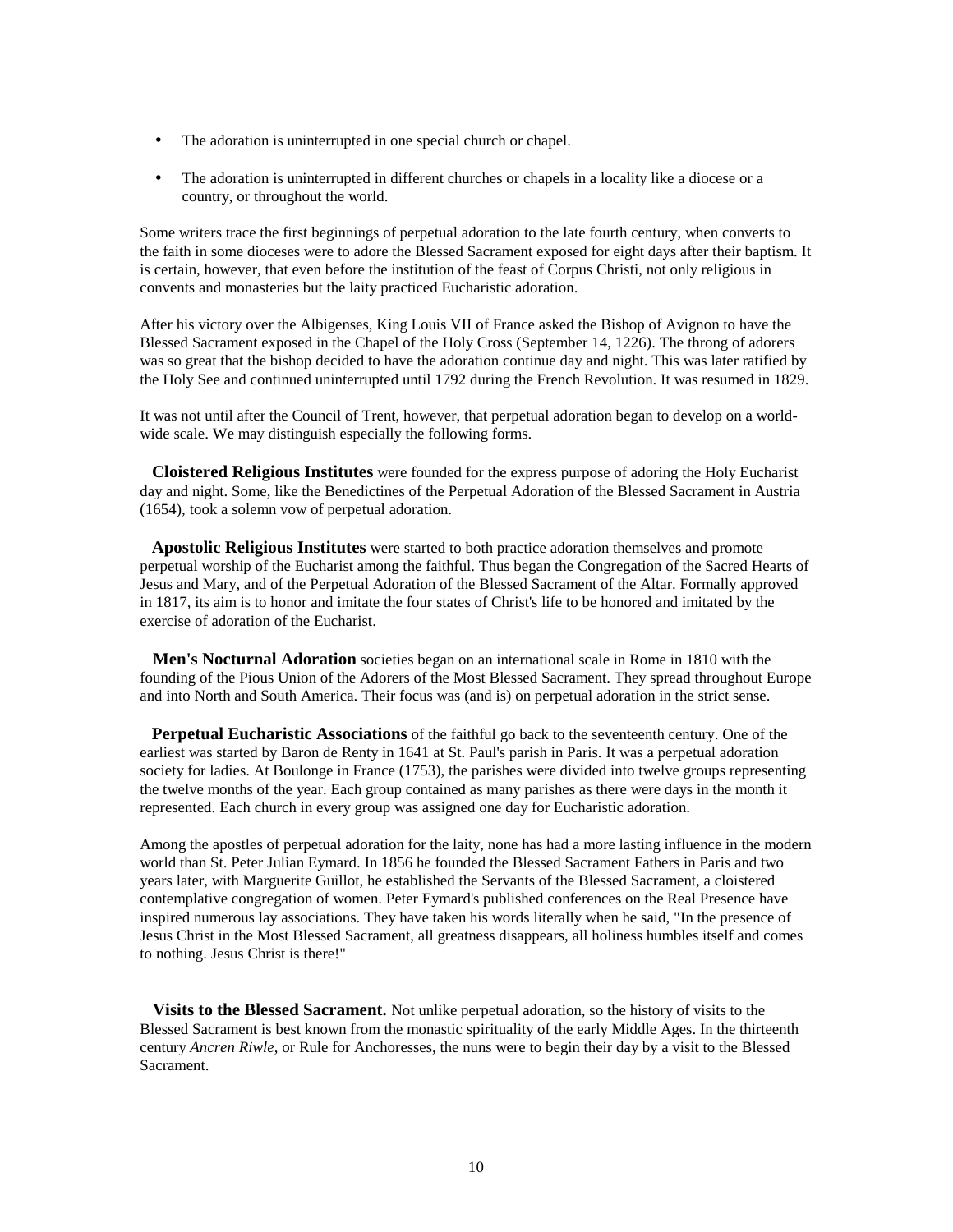Priests also, who had easy access to the reserved Holy Eucharist, would regularly visit Our Lord in the Blessed Sacrament. Thus the martyr, St. Thomas a Becket (1118-1170), in one of his letters writes to a friend, "If you do not harken to me who have been wont to pray for you in an abundance of tears and with groanings not a few before the Majesty of the Body of Christ" (*Materials*, V, 276).

By the fourteenth century, we read how the English mystic, Richard Rolle, strongly exhorts Christians to visit the nearby church as often as they can. Why? Because "In the Church is most devotion to pray, for there is God upon the altar to hear those who pray to Him and to grant them what they ask and what is best for them" (*Works*, I, 145). Church historians tell us that by the end of the century, the practice of people visiting the Blessed Sacrament became fairly common.

One of the sobering facts of the Reformation is to know what happened when the English Reformers separated from Rome. At first they did not forbid the clergy to reserve some of both species after the Lord's Supper ceremony--to be taken to the sick and the dying. But before long, reservation of the Eucharistic elements became rare. This was to be expected after the *Thirty-Nine Articles* (1571) declared that transubstantiation was untrue and that the Eucharist should not be worshipped or carried about in procession.

Three hundred years later, the Anglicans, who started the Oxford Movement, restored continuous reservation of the Eucharist and encouraged visits to the Blessed Sacrament. Credit for this return to Catholic Eucharistic piety belongs to the Anglican Sisterhood of St. Margaret, founded in 1854. The community records show that soon after its foundation the Sisters were making daily visits to the Eucharist in their oratory and, about the same time, Benediction of the Blessed Sacrament was introduced.

In the Catholic Church, visits to the Blessed Sacrament have become a standard part of personal and communal prayer. The first Code of Canon Law urged the "faithful to visit the Most Blessed Sacrament as often as possible" (Canon 1273). The new Code is more specific.

*Unless there is a grave reason to the contrary, a church, in which the Blessed Eucharist is reserved, is to be open to the faithful for at least some hours every day, so that they can pray before the Blessed Sacrament (Canon 937).* 

Members of religious institutes are simply told that each day they are to "adore the Lord Himself present in the Sacrament" (Canon 663, #2).

**Benediction of the Blessed Sacrament.** As with other Eucharistic devotions, Benediction, as it is commonly called, began in the thirteenth century. It was strongly influenced by the establishment of the feast of Corpus Christi. Two hymns, especially *O Salutaris Hostia* and *Tantum Ergo*, composed by St. Thomas Aquinas, became part of the Benediction service.

One aspect of the history of Benediction that is not commonly known is its early association with devotion to the Blessed Virgin. This was already expressed- in the *Pange Lingua* for the First Vespers of the Corpus Christi liturgy, saying, "To us He was given, to us he was born of a pure Virgin." Except for Mary, there would have been no Incarnation, and except for the Incarnation there would be no Eucharist.

As related by historians, by the early thirteenth century there were organized confraternities and guilds in great numbers, whose custom was to sing canticles in the evening of the day before a statue of Our Lady. The canticles were called *Laude* (praises) and were often composed in the vernacular or even the local dialect of the people. In the hands of such people as the Franciscan Giacopone da Todi (1230-1306), these hymns helped to develop a native Italian literature. The confraternities were called *Laudesi.* 

With the stimulus given by the Feast of Corpus Christi, these Marian canticle meetings were often accompanied by exposition of the Blessed Sacrament. What began as a practice to add solemnity to the Marian devotions became, in time, a distinctive form of Eucharistic piety.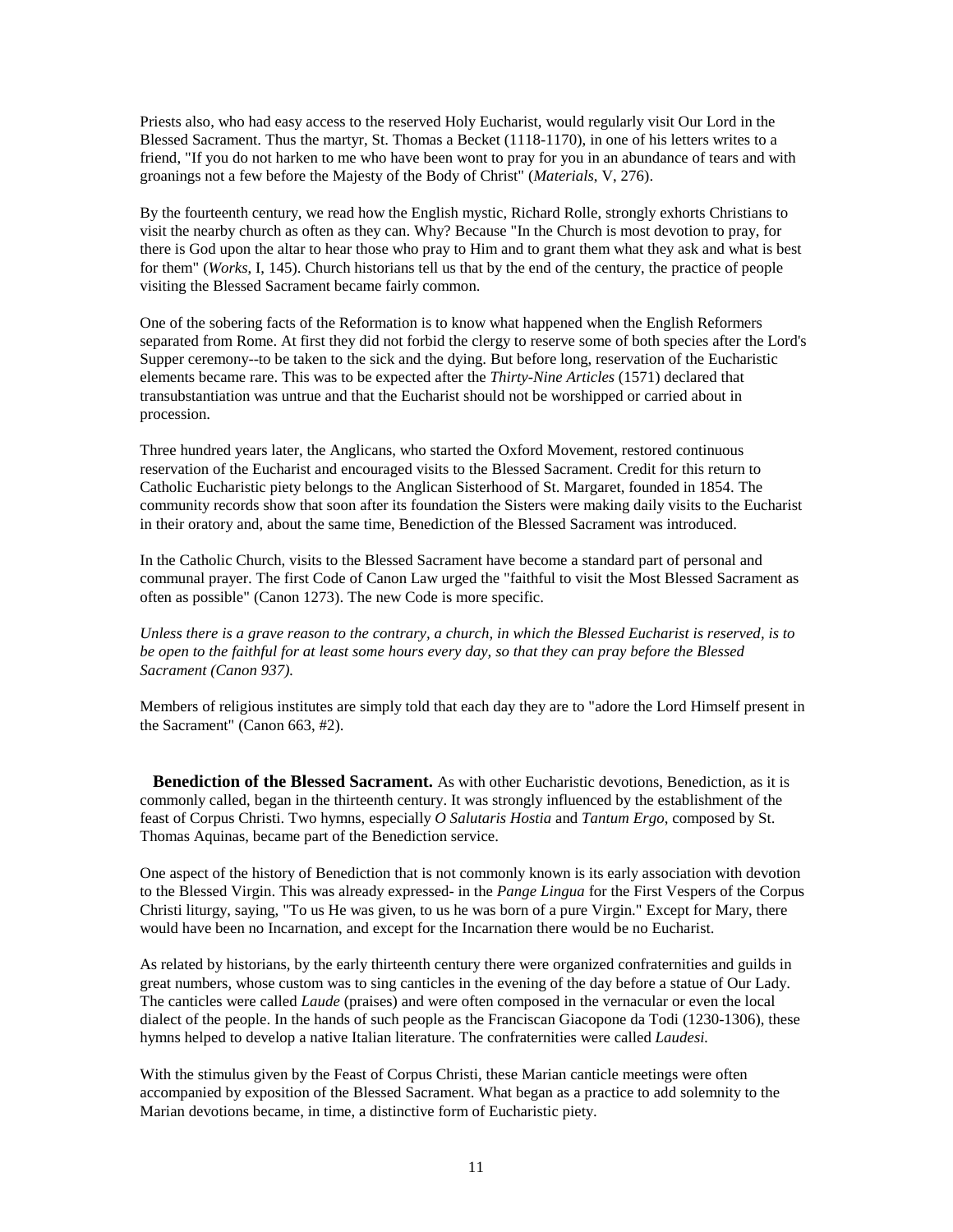In France these Marian canticle sessions were called *Salut*, in the Low Countries *Lof*, in Germany and England simply *Salve*. They were gradually combined with exposition of the Eucharist, especially when the Blessed Sacrament was carried in procession and/or the sick were blessed with the Holy Eucharist. When people made out their wills, many included bequests for the continued support of these evening song-fests honoring Our Lady and would specify that the Blessed Sacrament should be exposed during the whole time of the *Salut*. The generations-old practice of blessing the sick with the Holy Eucharist at Lourdes is merely an extension of this combining of Benediction with devotion to the Blessed Virgin Mary.

**Eucharistic Congresses.** As public demonstrations of faith in the Real Presence, local Eucharistic congresses go back to the Middle Ages. But the first international congress grew out of the zeal of Marie-Marthe Tamisier (1834-1910) a French laywoman who from childhood had an extraordinary devotion to the Blessed Sacrament. She called a day without Holy Communion her Good Friday. Having several times tried unsuccessfully to enter a religious community, she spent much of her life spreading devotion to the Real Presence. Inspired by the conferences of Peter Julian Eymard and directed by Abbe Chevier of Lyons, she first promoted pilgrimages to shrines where Eucharistic miracles were reported to have taken place. Finally the first international Eucharistic Congress was held at Lille in 1881. At the fifth Congress at Toulouse in 1886, over fifteen-hundred bishops and priests, and thirty-thousand of the laity participated.

By now international congresses have been held on all the continents, including Africa, Asia and Australia. Pope Paul VI attended the thirty-eighth and thirty-ninth Eucharistic congresses at Bombay in 1964 and Bogota in 1968. Pope John Paul was to have attended the centenary congress at Lourdes in 1981, but was prevented because of the assassination attempt on his life on May 13th of that year.

National congresses have become widespread. During one of these, at Bogota in 1980, Pope John Paul II synthesized the role which, in God's providence, a Eucharistic congress is meant to serve.

*The Eucharistic Congress is first and foremost a great community act of faith in the presence and in the action of Jesus in the Eucharist, Who remains with us sacramentally to travel with us along our ways, so that with His power, we can cope with our problems, our toil, our suffering.* 

*From this moment let us unite round the consecrated Host, the divine Pilgrim among pilgrims, eager to draw from Him the inspiration and strength to make ours the needs and aspirations of our emigrant brothers.* 

*The Eucharistic Congress should demonstrate particularly and highlight the fact that the People of God here on earth lives by the Eucharist, that it draws from It its strength for everyday toils and for the struggles in all spheres of its existence (June 30 and July 9, 1980).* 

More than a century of experience has verified this judgment of the Pope.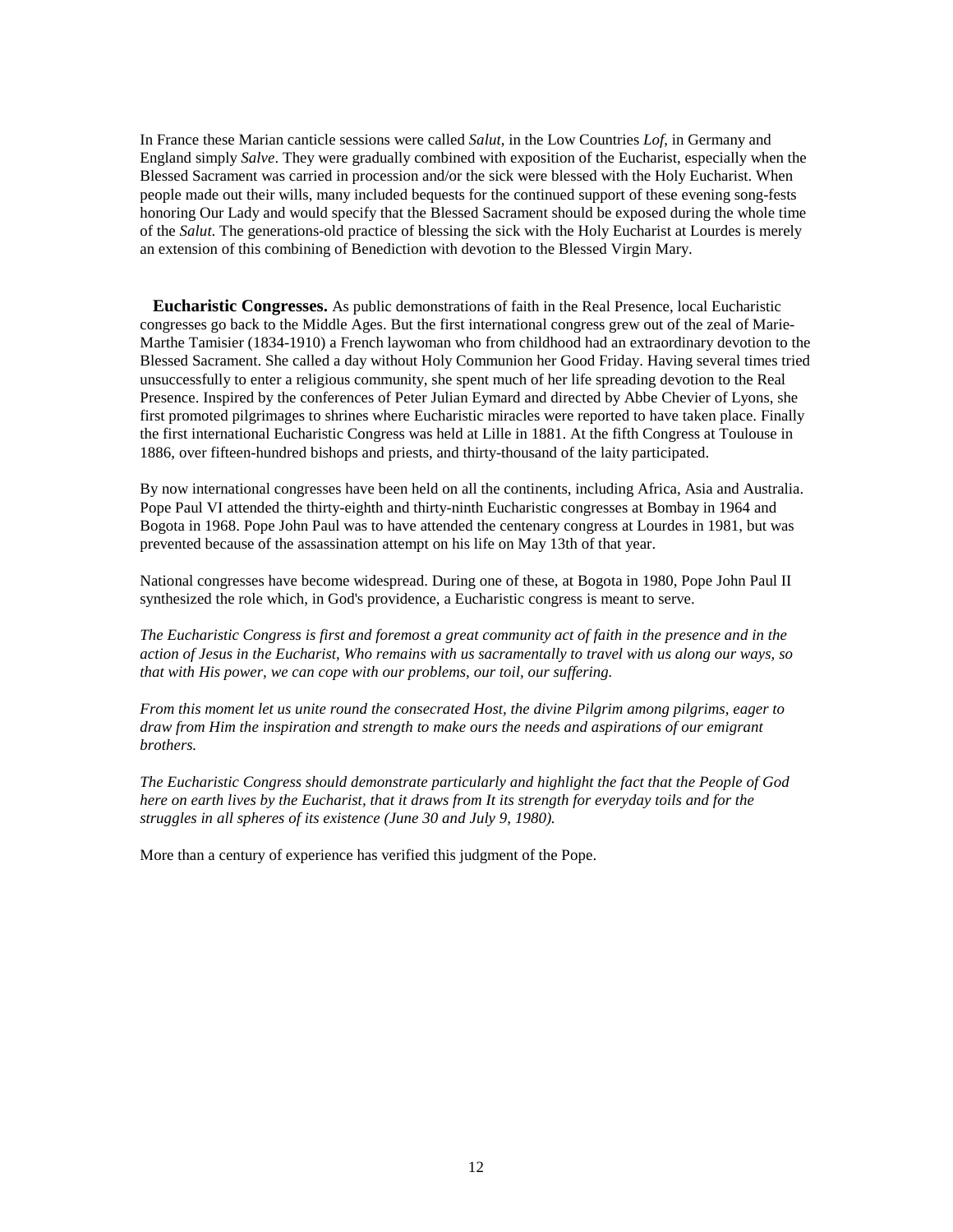## **Chapter V**

#### **WHY DEVELOPMENT OF EUCHARISTIC DOCTRINE**

We now move from considering development of Eucharistic adoration to progress in Eucharistic doctrine. The two forms of development are related, but they are not the same.

We may say that, historically, the growth in devotion led to development of doctrine. But saying this is not yet proving it. And our purpose from here on will be to show how the blessings experienced by the faithful from their worship of the Blessed Sacrament led, under the Church's guidance, to a phenomenal growth in understanding the Real Presence as a marvelous source of grace to those who believe.

 **Basic Premises of Doctrinal Development.** The Second Vatican Council will go down in history as the Council of dogmatic progress. It was exactly four hundred years since the close of the Council of Trent (1563), when the Second Vatican Council opened (1962).

During these four centuries, one after another of the cardinal mysteries of the Christian faith had grown immensely. The essential deposit of faith has remained the same, of course. But the meaning of this faith had developed to a degree that has scandalized many, been misunderstood by others and, we may say, is recognized by relatively few.

It is not surprising, therefore, that Vatican II should have laid down the basic principles for dogmatic development. After declaring that divine revelation, found in Sacred Scripture and Tradition, has been entrusted for safekeeping by the Church, the Council goes on to say that there is more to the Church's role than just preserving revealed truth. Her mission is also to provide for growth in assimilating this truth. The revealed deposit "that comes from the apostles makes progress in the Church, with the help of the Holy Spirit."

*There is a growth in insight into the realities and words that are passed on. This comes about in various*  ways. It comes through the contemplation and study of believers who ponder these things in their hearts. It *comes from the intimate sense of spiritual realities which they experience. And it comes from the preaching of those who received, along with their rights of succession in the episcopate, the sure charism of truth. Thus, as the centuries go by, the Church is always advancing towards the plenitude of divine truth, until eventually the words of God are fulfilled in her (Dogmatic Constitution on Divine Revelation, II, 8).* 

Among the ways that the Church has grown in her understanding of the Sacrament of the Eucharist, we shall concentrate on only one, namely "experience."

**Experienced Benefits of Eucharistic Adoration.** The Council of Trent declared that Christ should be worshipped now in the Eucharist no less than He had been in first century Palestine. Why? Because in the Blessed Sacrament "it is the same God Whom the apostles adored in Galilee" (*Decree on the Holy Eucharist*, chapter 5). The adorableness of the Eucharistic Christ, therefore, is an article of the Catholic faith.

What has become increasingly clear, however, is that Christ in the Eucharist is not only adorable but entreatable. He is not only to be adored, like Thomas did, by addressing Him as, "My Lord and my God." He is also to be asked for what we need, like the blind man who begged, "Lord, that I may see," or approached like the woman who said to herself, "If I can even touch His clothes, I shall be well again." By now countless believers have begged the Savior in the Eucharist for what they needed, and have come close to Him in the tabernacle or on the altar. Their resulting experience has profoundly deepened the Church's realization of how literally Christ spoke when He promised to be with us until the end of time.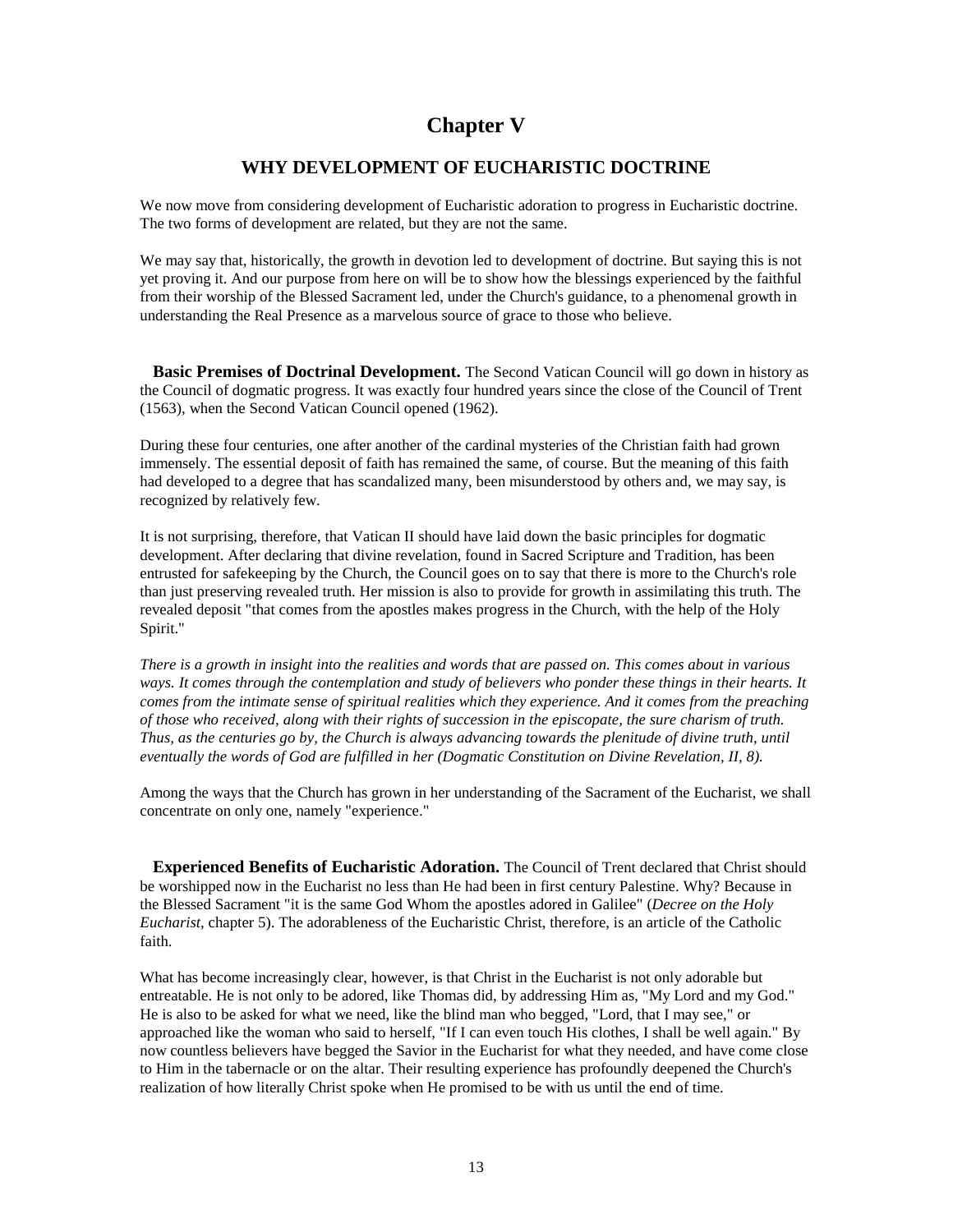The experience has been mainly spiritual: In giving light to the mind and strength to the will, in providing graces for oneself and others, in enabling weak human nature to suffer superhuman trials, in giving ordinary people supernatural power to accomplish extraordinary deeds.

 **Sts. John Fisher (1469-1535) and Thomas More (1478-1535)** were strengthened in life and prepared themselves for martyrdom by fervent adoration of the Blessed Sacrament. In one of More's prayers, published after his death, we read, "O sweet Saviour Christ, by the divers torments of Thy most bitter Passion, take from me, good Lord, this lukewarm fashion or rather key-cold meditation, and this dullness in praying to Thee. And give me Thy grace to long for Thy Holy Sacraments, and especially to rejoice in the Presence of Thy blessed Body, sweet Saviour Christ, in the Holy Sacrament of the Altar, and duly to thank Thee for Thy gracious visitation therewith."

 **St. Francis Xavier (1506-1552)** after preaching and baptizing all day would often spend the night in prayer before the Blessed Sacrament.

**St. Mary Magdalen dei Pazzi (1566-1607)** was a Carmelite nun from the age of seventeen. She recommended to busy people in the world to take time out each day for praying before the Holy Eucharist. "A friend," she wrote, "will visit a friend in the morning to wish him a good day, in the evening, a good night, taking also an opportunity to converse with him during the day. In like manner, make visits to Jesus Christ in the Blessed Sacrament, if your duties permit it. It is especially at the foot of the altar that one prays well. In all your visits to our Savior, frequently offer His precious Blood to the Eternal Father. You will find these visits very conducive to increase in you divine love."

**St. Margaret Mary (1647-1680)**, a Visitation nun, found before the Blessed Sacrament the strength she needed to endure what witnesses at her beatification process declared were "contempt, contradictions, rebukes, insults, reproaches, without complaining, and praying for those by whom she was ill-treated."

**St. Alphonsus Liguori (1696-1787)**, patron saint of confessors, wrote a whole book on visits to the Blessed Sacrament. He advised, "withdraw yourself from people and spend at least a quarter of an hour, or a half-hour, in some church in the presence of the Blessed Sacrament. Taste and see how sweet is the Lord, and you will learn from your own experience how many graces this will bring you."

 **St. John Vianney, the Cure of Ars (1786-1859)**, told his people, "Our Lord is hidden there in the tabernacle, waiting for us to come and visit Him, and make our requests to Him...In heaven, where we shall be glorious and triumphant, we shall see Him in all His glory. If He had presented Himself, before us in that glory now, we should not have dared to approach Him; but He hides Himself like a person in prison, who might say to us, 'You do not see Me, but that is no matter; ask of Me all you wish and I will grant it."' The Cure of Ars spent most of his long hours in prayer before the Blessed Sacrament. During his homilies, he would often turn towards the tabernacle, saying with emotion, "He is there!"

So the litany of witnesses to the power of the Real Presence went on. By the time of the first international Eucharistic Congress in 1881, the evidence was more than sufficient for the Church's magisterium to speak extensively on the subject.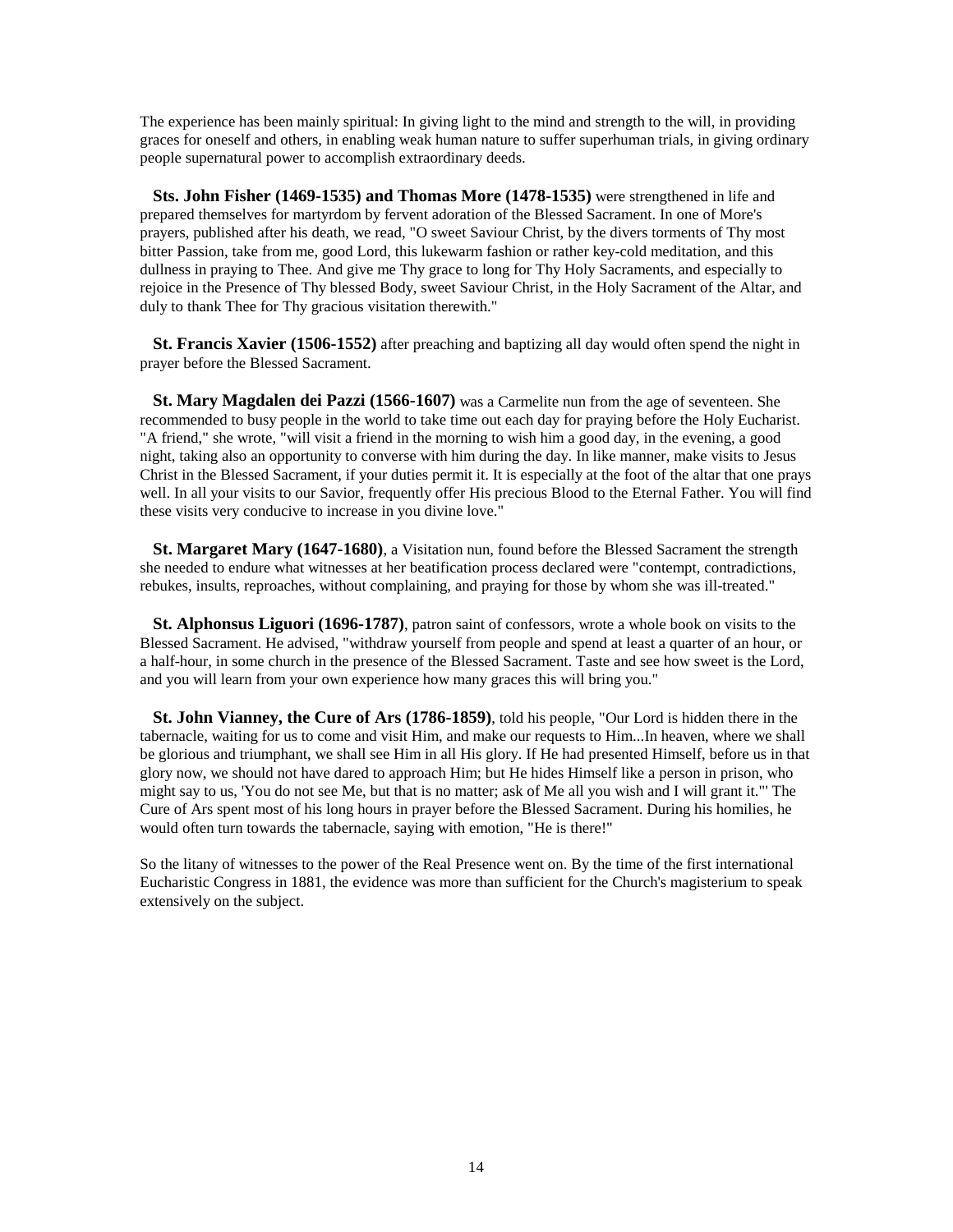# **Chapter VI**

### **THE CHURCH'S MAGISTERIUM**

It was no coincidence that international Eucharistic Congresses came into existence because of the experience of the faithful. As mentioned before, it was a laywoman, Marie-Marthe Tamisier, whose personal awareness of the spiritual energy available from the Real Presence that Providence used to bring about the first international Eucharistic Congress at Lille, in France, in 1881.

In the papal brief which Leo XIII addressed to those attending that Congress, he spoke of the "great joy" he had in commending the bishops who organized the assembly. He approved its purpose, namely "of repairing the iniquities wreaked upon the Most Holy Sacrament and of promoting Its worship." He praised the laymen for "the great extension of the work of Nocturnal Adoration" and for the report of "how this salutary institution is taking root, progressing and bearing fruit everywhere."

The key factor, according to Pope Leo, is that Eucharistic Adoration is bearing supernatural fruit wherever the practice is nourished by the faith of the people.

St. Pius X's devotion to the Real Presence, biographers say, was at the heart of his historic promotion of early and frequent Holy Communion. On the day of his canonization, Pope Pius XII identified the source of his predecessor's apostolic genius: "In the profound vision which he had of the Church as a society, Pope Pius X recognized that it was the Blessed Sacrament which had the power to nourish her intimate life substantially, and to elevate her high above all other human societies" (*Quest' ore di fulgente*) May 29, 1954).

Anticipating the publication of his decree on frequent, even daily, Communion (December 20, 1905), Pius X requested that the international Eucharistic Congress that year should be held in Rome. It was the sixteenth in sequence and the first one in the Eternal City. The Pope opened the Congress with the Mass which he celebrated and then participated in the procession with the Blessed Sacrament.

Popes Benedict XV and Pius XI carried on the papal tradition of encouraging adoration of the Holy Eucharist, and prayers of expiation and petition to Our Lord in the Blessed Sacrament.

It was Benedict XV who issued the first Code of Canon Law in 1917 which legislated the reservation of the Blessed Sacrament in "every parish or quasi-parish church, and in the church connected with the residence of exempt men and women religious" (Canon 1265, #1). It was this same Code which encouraged the private and public exposition of the Holy Eucharist.

Pope Pius XI associated the worship of Christ in the Blessed Sacrament with expiation for sin. St. Margaret Mary had been canonized in 1920, just two years before Achille Ratti was elected Pope. In 1928, he wrote a lengthy encyclical on Reparation to the Sacred Heart. Its whole theme is on the desperate need to plead for God's mercy, especially through the Holy Eucharist. During her prayers before the Blessed Sacrament, Christ revealed to Margaret Mary "the infinitude of His love, at the same time, in the manner of a mourner." The Savior said, "Behold this Heart which has loved men so much and has loaded them with all benefits, and for this boundless love has had no return but neglect and contumely, and this often from those who were bound by a debt and duty of a more special love."

Among the ways to make reparation to the Heart of Christ, the Pope urged the faithful to "make expiatory supplications and prayers, prolonged for a whole hour-which is rightly called the 'Holy Hour"' (*Miserentissimus Redemptor*, May 8, 1928). It was understood that the Holy Hour was to be made even as the original message was received by St. Margaret Mary, before the Holy Eucharist.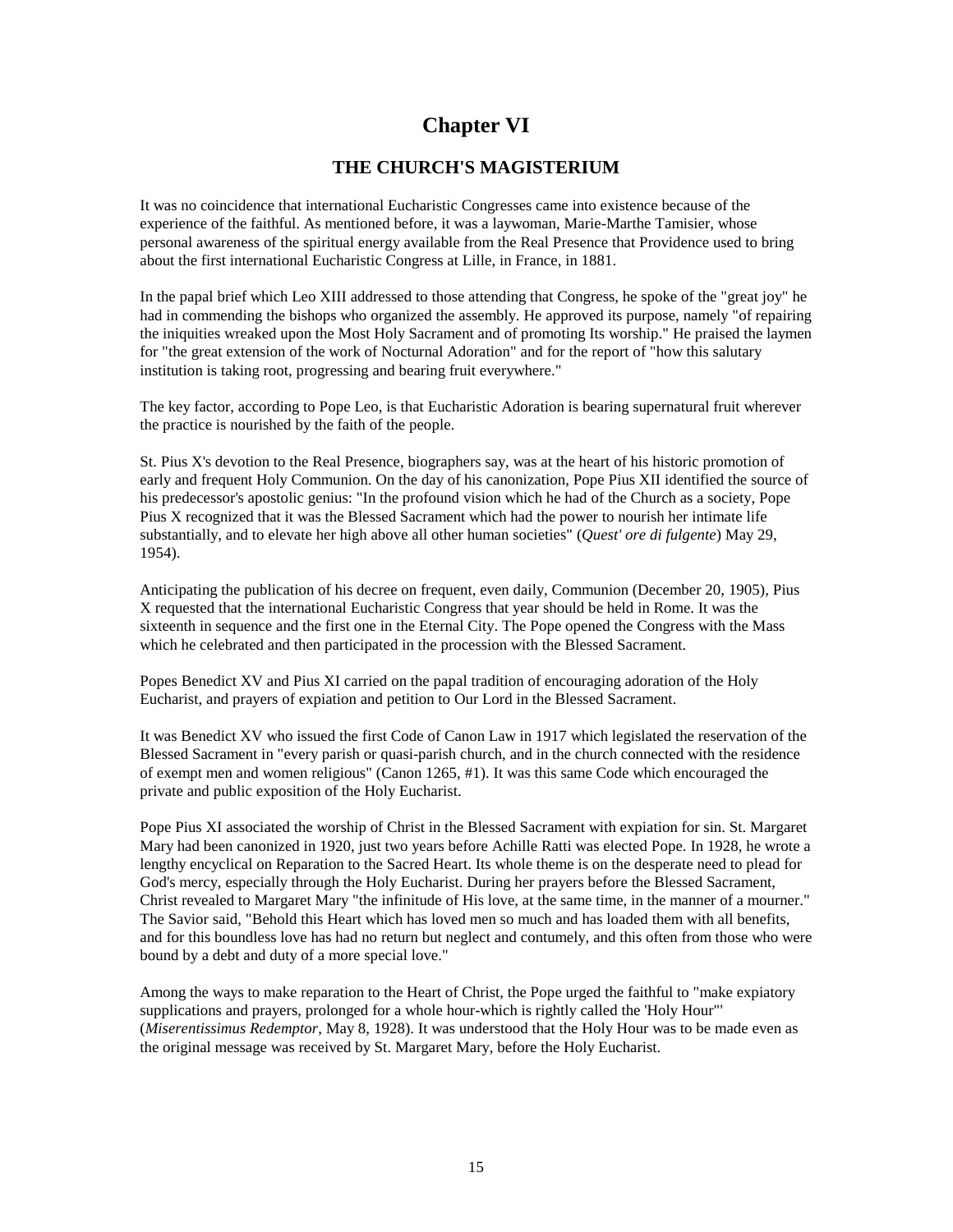**Pope Pius XII.** With Pius XI's successor, we begin a new stage in the Church's teaching on the efficacy of prayer addressed to Christ really present in the Sacrament of the altar.

A year before his election to the See of Peter, Cardinal Pacelli was sent as papal legate to the international Eucharistic Congress at Budapest in Hungary. It was 1938, a year before the outbreak of the Second World War. The theme of Pacelli's address at the Congress was that Christ had indeed left this earth in visible form at His Ascension. But He is emphatically still on earth, the Jesus of history, in the Sacrament of His love.

Pius XII published forty-one encyclicals during his almost twenty year pontificate. One feature of these documents is their reflection of doctrinal development that has taken place in the Catholic Church in modern times. Thus, development in the Church's understanding of herself as the Mystical Body of Christ (*Mystici Corporis Christi*, 1943); in her understanding of the Bible (*Divino Afflante Spiritu*, 1943); in her understanding of the Blessed Virgin (*Deiparae Virginis Mariae*, 1946), proposing the definition of Mary's bodily Assumption into heaven.

The Encyclical *Mediator Dei* (1947) was on the Sacred Liturgy. As later events were to show, it became the doctrinal blueprint for the Constitution of the Liturgy of the Second Vatican Council.

Nine complete sections of *Mediator Dei* deal with "Adoration of the Eucharist." This provides the most authoritative explanation of what the Pope describes as "the worship of the Eucharist," which "gradually developed as something distinct from the Sacrifice of the Mass."

It seems best briefly to quote from these sections and offer some commentary.

**1. Adoration of the Eucharist**. The basis for all Eucharistic devotion is the fact that Christ in the Blessed Sacrament is the Son of God in human form.

The Eucharistic Food contains, as all are aware, "truly, really and substantially the Body and Blood together with the Soul and Divinity of Our Lord Jesus Christ." It is no wonder, then, that the Church, even from the beginning, adored the Body of Christ under the appearance of bread; this is evident from the very rites of the august Sacrifice, which prescribe that the sacred ministers should adore the Most Holy Sacrament by genuflecting or by profoundly bowing their heads.

The Sacred Councils teach that it is the Church's tradition right from the beginning, to worship "with the same adoration the Word Incarnate as well as His own flesh," and St. Augustine asserts that: "No one eats that flesh without first adoring it," while he adds that "not only do we not commit a sin by adoring it, but we do sin by not adoring it." (*Mediator Dei*, paragraph 129-130)

Everything else depends on this primary article of faith: that the Eucharist contains the living Christ, in the fullness of His human nature, and therefore really present under the sacred species; and in the fullness of His divine nature, and therefore to be adored as God.

**2. Dogmatic Progress.** There has been a deeper grasp by the Church of every aspect of the mystery of the Eucharist. But one that merits special attention is the growing realization, not only of Christ's sacrificial oblation in the Mass, but of His grace-filled presence outside of Mass.

*It is on this doctrinal basis that the worship of adoring the Eucharist was founded and gradually developed as something distinct from the Sacrifice of the Mass. The reservation of the Sacred Species for the sick and those in danger introduced the praiseworthy custom of adoring the Blessed Sacrament which is reserved in our Churches. This practice of adoration, in fact, is based on strong and solid reasons. For the Eucharist is at once a Sacrifice and a Sacrament: but it differs from the other Sacraments in this that it not only produces grace, but contains, in a permanent manner, the Author of grace Himself. When, therefore, the Church bids us adore Christ hidden behind the Eucharistic veils and pray to Him for the spiritual and temporal favors of which we ever stand in need, she manifests living faith in her divine Spouse who is*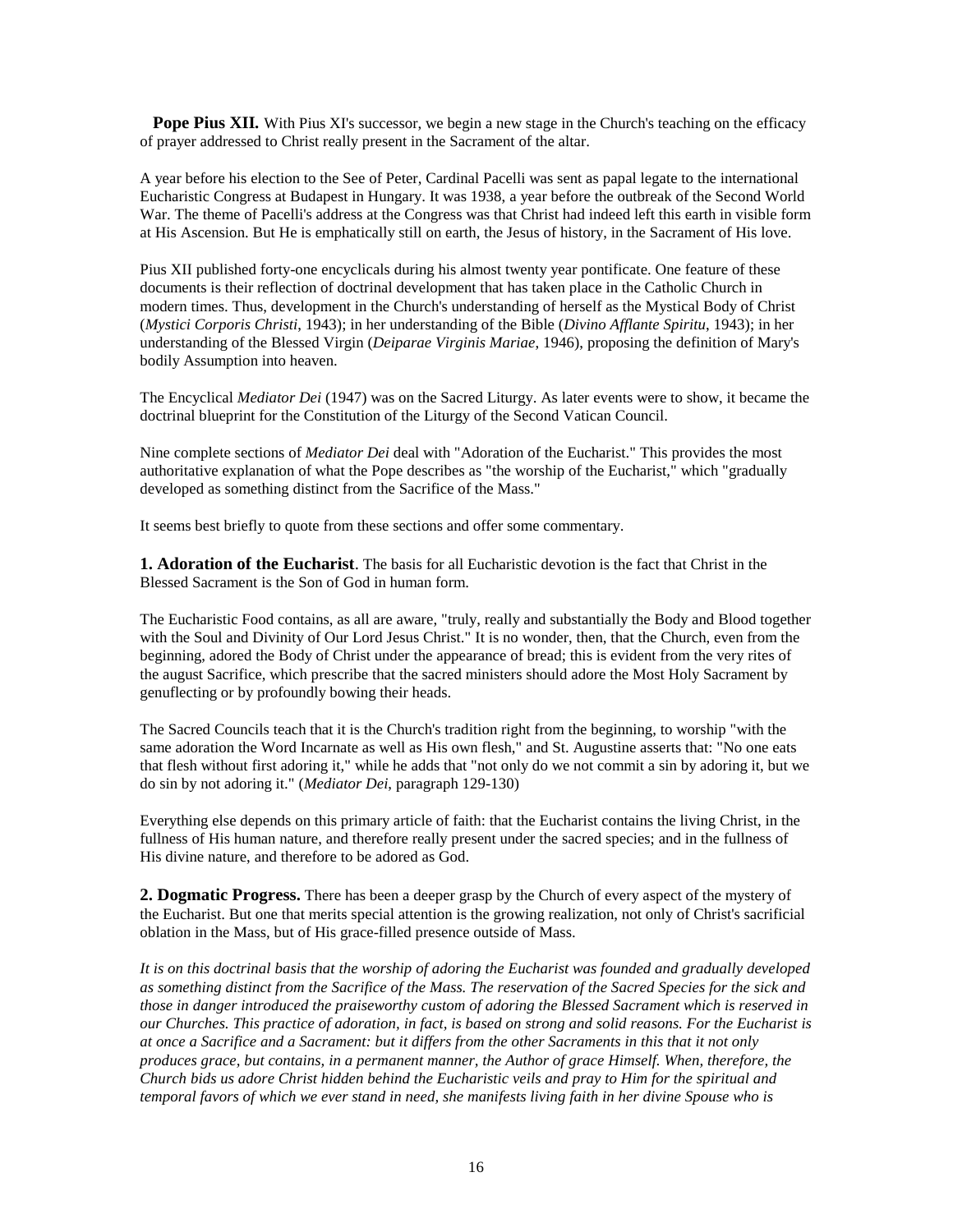*present beneath these veils, she professes her gratitude to Him and she enjoys the intimacy of His friendship (131).* 

The key to seeing why there should be a Eucharistic worship distinct from the Mass is that the Eucharist is Jesus Christ. No less than His contemporaries in Palestine adored and implored Him for the favors they needed, so we should praise and thank Him, and implore Him for what we need.

**3. Devotional Development.** As a consequence of this valid progress in doctrine, the Church has developed a variety of Eucharistic devotions.

*Now, the Church in the course of centuries has introduced various forms of this worship which are ever increasing in beauty and helpfulness; as, for example, visits of devotion to the tabernacle, even every day, Benediction of the Blessed Sacrament; solemn processions, especially at the time of Eucharistic Congresses, which pass through cities and villages; and adoration of the Blessed Sacrament publicly exposed. Sometimes these public acts of adoration are of short duration. Sometimes they last for one, several and even for forty hours. In certain places they continue in turn in different churches throughout the year, while elsewhere adoration is perpetual, day and night (132).* 

To be stressed is that these are not merely passing devotional practices. They are founded on divinely revealed truth. And, as the Pope is at pains to point out, "these exercises of piety have brought a wonderful increase in faith and supernatural life to the Church militant upon earth."

Are these practices liturgical? "They spring from the inspiration of the Liturgy," answers Pius XII. "And if they are performed with due decorum and with faith and piety, as the liturgical rules of the Church require, they are undoubtedly of the very greatest assistance in living the life of the Liturgy."

Does this not confuse the "Historic Christ" with the Eucharistic Christ? Not at all, says the Pope.

*On the contrary, it can be claimed that by this devotion the faithful bear witness to and solemnly avow the faith of the Church that the Word of God is identical with the Son of the Virgin Mary, Who suffered on the Cross, Who is present in a hidden manner in the Eucharist and Who reigns upon His heavenly throne. Thus St. John Chrysostom states: "When you see It (the Body of Christ) exposed, say to yourself: thanks to this Body, I am no longer dust and ashes, I am no more a captive but a freeman: hence I hope to obtain Heaven and the good things that are there in store for me, eternal life, the heritage of the Angels, companionship with Christ" (134).* 

Among other forms of Eucharistic devotion recommended by Pope Pius XII, he gave special attention to Benediction of the Blessed Sacrament. He spoke of the "great benefit in that custom which makes the priest raise aloft the Bread of Angels before congregations with heads bowed down in adoration and forming with It the sign of the cross." This "implores the Heavenly Father to deign to look upon His Son who for love of us was nailed to the Cross and for His sake and through Him willed . . . to shower down heavenly favors upon those whom the Immaculate Blood of the Lamb has redeemed" (135).

**Pope John XXIII.** Unlike his predecessor, John XXIII did not publish any extensive documentation on the Eucharistic Liturgy. But he took every occasion to urge the faithful, especially priests, to pray before the Blessed Sacrament.

In the life of a priest nothing could replace the silent and prolonged prayer before the altar. The adoration of Jesus, our God; thanksgiving, reparation for our sins and for those of all men, the prayer for so many intentions entrusted to Him, combine to raise that priest to a greater love for the Divine Master to whom he has promised faithfulness and for men who depend on his priestly ministry.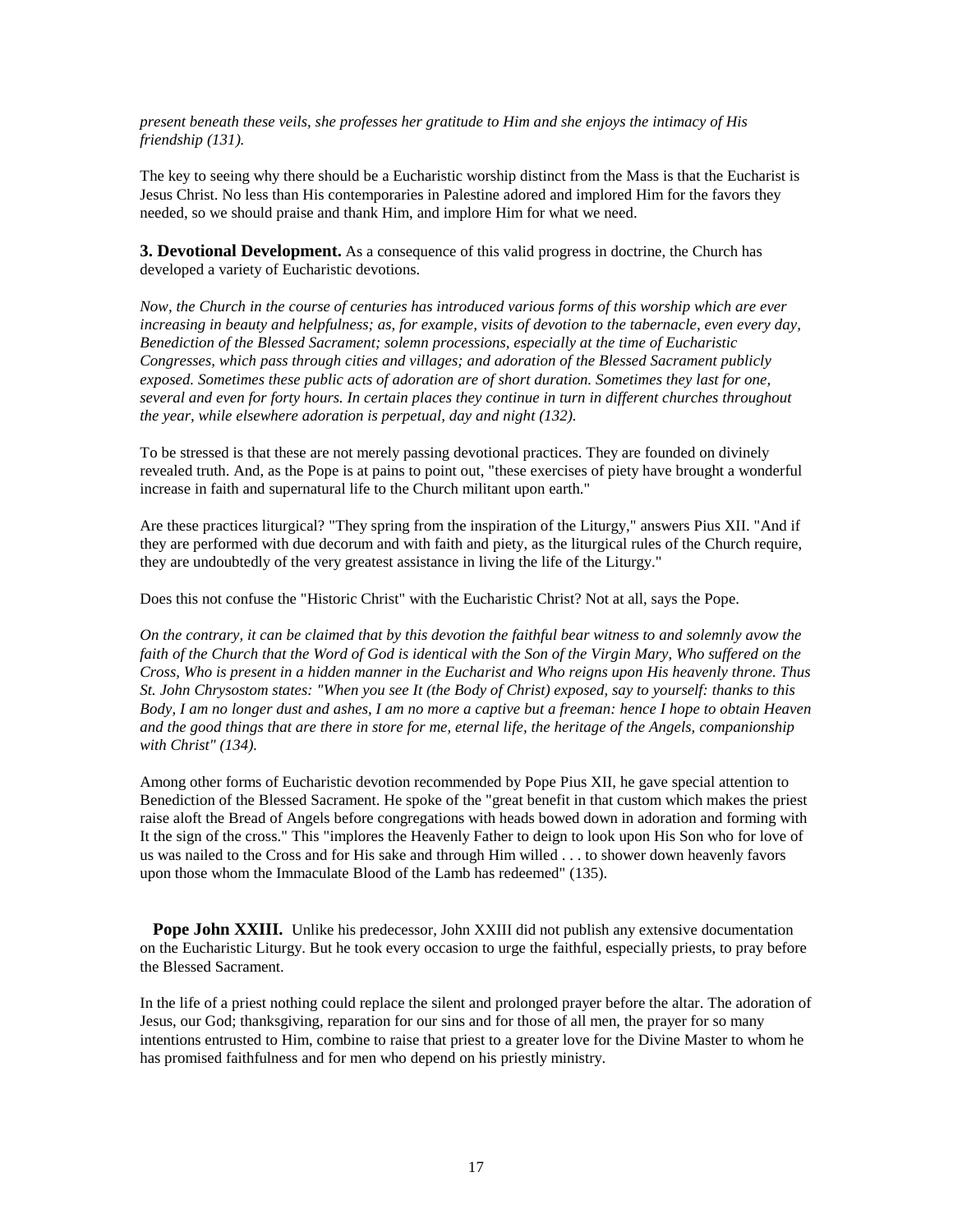*With the practice of this enlightened and fervent worship of the Eucharist, the spiritual life of the priest increases and there are prepared the missionary energies of the most valuable apostles.* 

All the while that he was urging priests to pray before the altar, the Pope reminded them that "the Eucharistic Prayer in the full sense is the Holy Sacrifice of the Mass" (Encyclical *Sacerdotii Nostri Primordia*, August 11, 1959). After all, without the Mass there would be no Real Presence. We might say that Christ's abiding presence in the Holy Eucharist is an extension of the Eucharistic sacrifice.

On the eve of the Second Vatican Council, Pope John participated in the Corpus Christi procession of the Blessed Sacrament in Rome. On that occasion, he composed an earnest prayer for Christ's blessings on the forthcoming Council.

*O Jesus, look upon us from your Sacrament like a good Shepherd, by which name the Angelic Doctor invokes you, and with him Holy Church. O Jesus, good Shepherd, this is your flock, the flock that you have gathered from the ends of the earth, the flock that listens to your word of life, and intends to guard it, practice it and preach it. This is the flock that follows you meekly, O Jesus, and wishes so ardently to see, in the Ecumenical Council, the reflection of your loving face in the features of your Church, the mother of all, the mother who opens her arms and heart to all, and here awaits, trembling and trustful, the arrival of all her Bishops (June 21, 1962).* 

Words could not be plainer. They could also not be more authoritative. The Vicar of Christ was teaching, by example, how effective prayer to our Lord in the Eucharist can be not only for ourselves personally, but for the whole Church of God.

 **Pope Paul VI.** Although Pope John XXIII opened the Second Vatican Council and lived through its first session in 1962, he did not promulgate any of its sixteen documents. That was done by his successor, Pope Paul VI.

The first conciliar document issued by Paul VI was the *Constitution on the Sacred Liturgy* (December 4, 1963). Less than two years later, just before the last session of the Council, he published the encyclical *Mysterium Fidei* (September 3, 1965). It is a remarkable document in several ways.

- It was issued during the Second Vatican Council.
- It opens with a glowing tribute to the Council's Constitution on the Liturgy.
- It praises those who "seek to investigate more profoundly and to understand more fruitfully the doctrine on the Holy Eucharist."
- But then it goes on to give "reasons for serious pastoral concern and anxiety." Specifically, Paul VI says that opinions are being spread which reinterpret "doctrine already defined by the Church," and in particular "the dogma of transubstantiation" (I).

Most of the encyclical, therefore, is a doctrinal analysis of the Real Presence. By all accounts, it is the most extensive and penetrating declaration in papal history on two articles of the Catholic faith: the corporeal presence of Jesus Christ in the Blessed Sacrament and His communication of grace through this Eucharistic presence now on earth.

**1. The Real Presence.** If we are to understand the sacramental presence of Christ in the Eucharist, "which constitutes the greatest miracle of its kind, we must listen with docility to the voice of the teaching and praying Church." What does the doctrine and devotion of the Church tell us?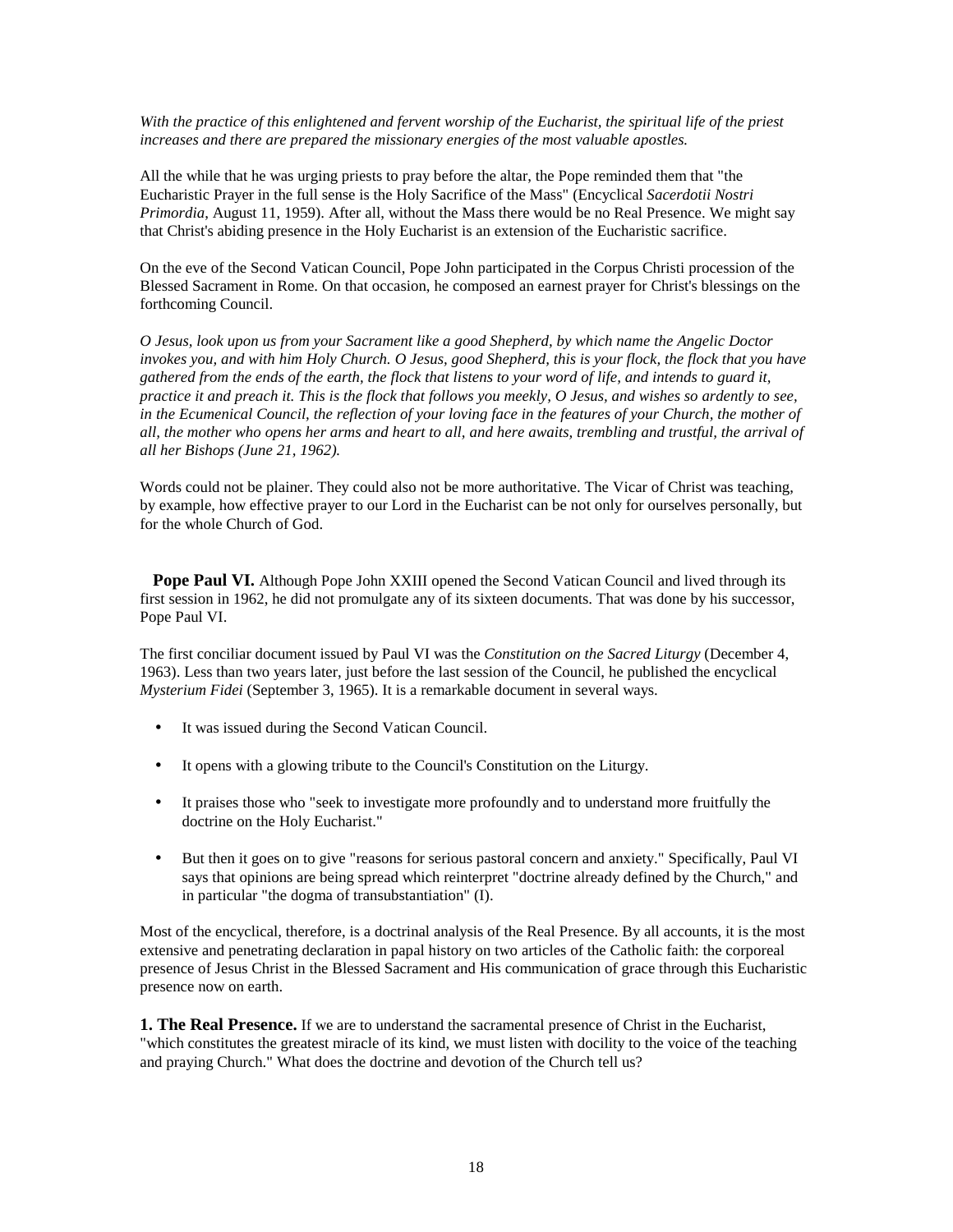*This voice, which constantly echoes the voice of Christ, assures us that the way Christ is made present in this Sacrament is none other than by the change of the whole substance of the bread into His Body, and of the whole substance of the wine into His Blood, and that this unique and truly wonderful change the Catholic Church rightly calls transubstantiation. As a result of transubstantiation, the species of bread and wine undoubtedly take on a new meaning and a new finality, for they no longer remain ordinary bread and ordinary wine, but become the sign of something sacred, the sign of a spiritual food. However, the reason they take on this new significance and this new finality is simply because they contain a new reality which we may justly term ontological. There is no longer under the species what had been there before. It is something entirely different. Why? Not only because of the faith of the church, but in objective reality. After the change of the substance or nature of the bread and wine into the Body and Blood of Christ, nothing remains of the bread and wine but the appearances, under which Christ, whole and entire, in His physical reality is bodily present (V).* 

Of course this presence is beyond our comprehension. Of course it is different from the way bodies are naturally present and therefore can be sensibly perceived. Subjectively, we cannot see or touch the Body of Christ in the Eucharist. But objectively (in reality) and ontologically (in His being) He is there.

**2. Communication of Grace.** Once the Real Presence is properly recognized, it is only logical to conclude that we should worship the Savior in the Blessed Sacrament. It is equally logical to expect Him to confer blessings on a sinful world by His presence among us. Three passages in *Mysterium Fidei* make this conclusion perfectly clear.

In the first statement, Pope Paul recalls the teaching of St. Cyril of Alexandria (died 444) who had been so active in defending the physical union of Christ's humanity in the Incarnation as well as in the Eucharist. The reason is that the Eucharist is the Incarnate Son of God who became, and remains, the Son of Mary.

St. Cyril of Alexandria rejects as folly the opinion of those who maintained that if a part of the Eucharist was left over for the following day, it did not confer sanctification. "For" he says, "neither Christ is altered nor His Holy Body changed, but the force and power and revivifying grace remain with it" (VI).

Once the elements of bread and wine have been consecrated and transubstantiation has taken place, the living Christ remains as long as the Eucharistic species remain. Then, because Christ is present, His humanity remains a source of life-giving grace.

In his second statement on the Eucharist as a channel of grace, Pope Paul carefully distinguishes between the Eucharist as Sacrifice and Communion, and the Eucharist as Presence.

*Not only while the Sacrifice is offered and the Sacrament is received, but as long as the Eucharist is kept in our churches and oratories, Christ is truly the Emmanuel, that is "God with us." Day and night He is in our midst, He dwells with us, full of grace and truth. He restores morality, nourishes virtues, consoles the afflicted and strengthens the weak (VI).* 

These verbs--restores, nourishes, consoles and strengthens--are all forms of divine grace which Christ confers by His presence in the Eucharist.

In his third statement on the efficacy of the Real Presence, Paul VI adds the final touch to his teaching. No doubt the living Savior in the Blessed Sacrament is there "full of grace and truth." But there must be a responsive faith on our part.

*Anyone who approaches this august Sacrament with special devotion, and endeavors to return generous love for Christ's own infinite love, will experience and fully understand--not without spiritual joy and fruit- how precious is the life hidden with Christ in God, and how great is the value of converse with Christ. For there is nothing more consoling on earth, nothing more efficacious for advancing along the road of holiness (VI).*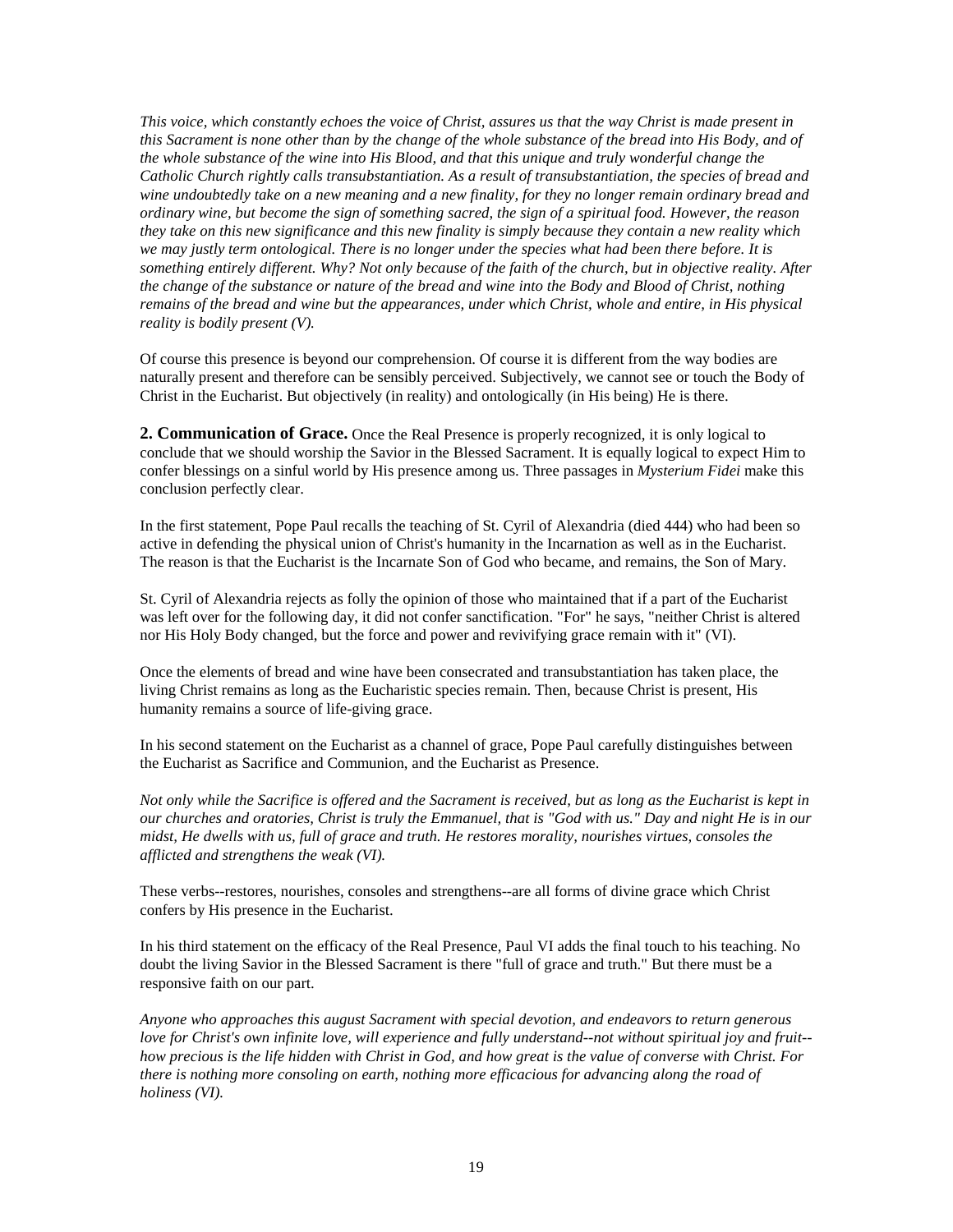The important word in that last sentence is "efficacious." Provided we approach the Real Presence with believing love, Christ will perform wonders of His grace in our lives.

**Pope John Paul II.** Building on the teaching of his predecessors, John Paul II has come to be known as the Pope of the Real Presence. In one document and address after another, he has repeated what needs repetition for the sake of emphasis: "The Eucharist, in the Mass and outside of the Mass, is the Body and Blood of Jesus Christ, and is therefore deserving of the worship that is given to the living God, and to Him alone" (Opening address in Ireland, Phoenix Park, September 29, 1979).

But the Pope has done more than merely repeat what had been said before. He placed the capstone on the Eucharistic teaching of the magisterium that we have been examining. He did so by explaining in the most unambiguous language that there is only one Sacrament of the Eucharist. Yet this one Sacrament confers grace in three different ways. Each manner of giving grace corresponds to the three forms in which the Eucharist has been instituted by Christ.

It is at one and the same time a Sacrifice-Sacrament, a Communion-Sacrament, and a Presence-Sacrament (Encyclical *Redemptor Hominis*, March 4, 1979, IV, 20).

The revealed foundation for this conclusion is the fact of Christ's abiding presence in the Eucharist. It is the "Redeemer of Man" who by His Passion and death on the Cross merited the grace of our salvation. But it is mainly through the Eucharist that the same Jesus Christ now channels this grace to a sinful human race.

It is in this comprehensive sense that we can say, "the Church lives by the Eucharist, by the fullness of this Sacrament." This fullness, however, spans all three levels of its sacramental existence, where, by "sacrament" the Church means a sensible sign, instituted by Christ, through which invisible grace and inward sanctification are communicated to the soul.

The Mass is the Sacrifice-Sacrament of the Eucharist. As the Council of Trent declared, the Sacrifice of the Mass is not only an offering of praise and thanksgiving. It is also a source of grace: "By this oblation, the Lord is appeased, He grants grace and the gift of repentance, and He pardons wrongdoings and sins," the blessings of Redemption which Christ won for us by His bloody death on Calvary are now "received in abundance through this unbloody oblation" (September 17, 1562).

Holy Communion is the Communion-Sacrament of the Eucharist. As the same Council of Trent defined, Christ present in the Eucharist is not only spiritually eaten, but also really and sacramentally. We actually receive His Body and Blood, and we are truly nourished by His grace. It was Christ's will "That this Sacrament be received as the soul's spiritual food, to sustain and build up those who live with His life." It is also to be "a remedy to free us from our daily defects and to keep us from mortal sin" (October 11, 1551).

The Real Presence is the Presence-Sacrament of the Eucharist. How? The Real Presence is a Sacrament in every way that the humanity of Christ is a channel of grace to those who believe that the Son of God became man for our salvation.